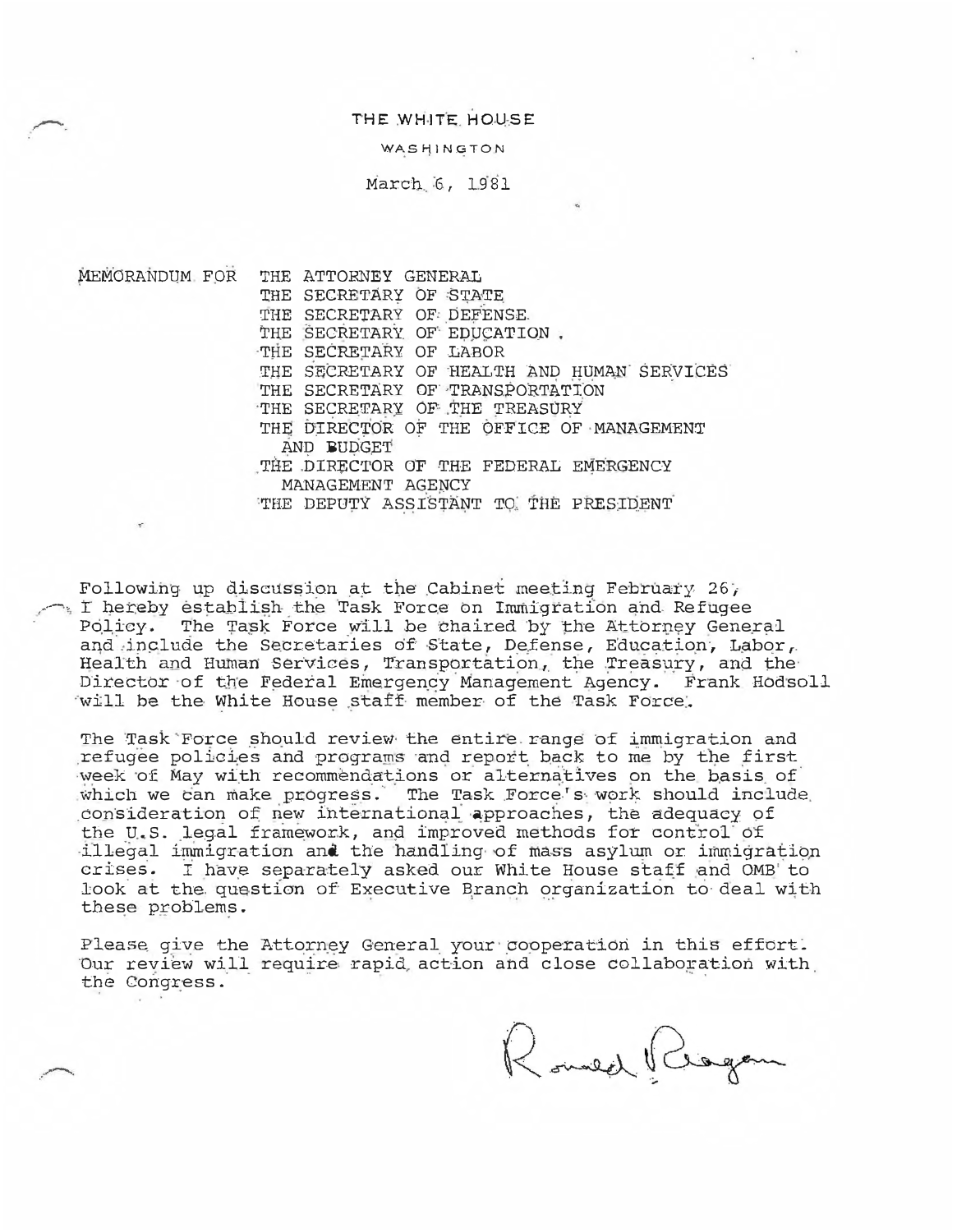# PRESIDENT'S TASK FORCE ON IMMIGRATION AND REFUGEE POLICY

Agenda of Issues Wednesday, April 22, 1981, 4:00 p.m. Roosevelt Room, The White House

- I. Illegal Aliens.
	- A. Background.
		- 1. Introduction to key components of dealing with illegal aliens, e.g., amnesty, employer sanctions, temporary workers, ID cards.
		- 2. Discussion of relationship of enforcement to the above.
	- B. Options to deal with illegal aliens.
		- 1. Status Quo
			- i. No amnesty
			- No temporary worker program
			- iii. Enforcement
				- no employer sanctions
				- no identification cards
				- no enhancement of border control
		- 2. Temporary workers
			-
			- *i.* No amnesty New expanded temporary worker program
			- iii. Enforcement
				- $-$  Discussion of range of enforcement options, including whether or not to introduce employer sanctions; identification cards; enhanced INS border enforcement; need to administer and enforce temporary workers program.
		- 3. Open
			- i. Amnesty
			- ii. New expanded temporary worker program
			- iii. Enforcement
				- Discussion of enforcement options with reference to need for stronger enforcement or need for employer sane tions, given the perceived invitation for illegal migration after amnesty is granted.
		- 4. Amnesty
			- i. Amnesty<br>ii. No new
			- ii. Amnesty<br>ii. No new temporary worker program iii. Enforcement ·:..
			-
- Enforcement<br>- Discussion of enforcement options with reference to strong need for order enforcement or need for employer sanctions given the perceived invitation for illegal migration after amnesty is granted.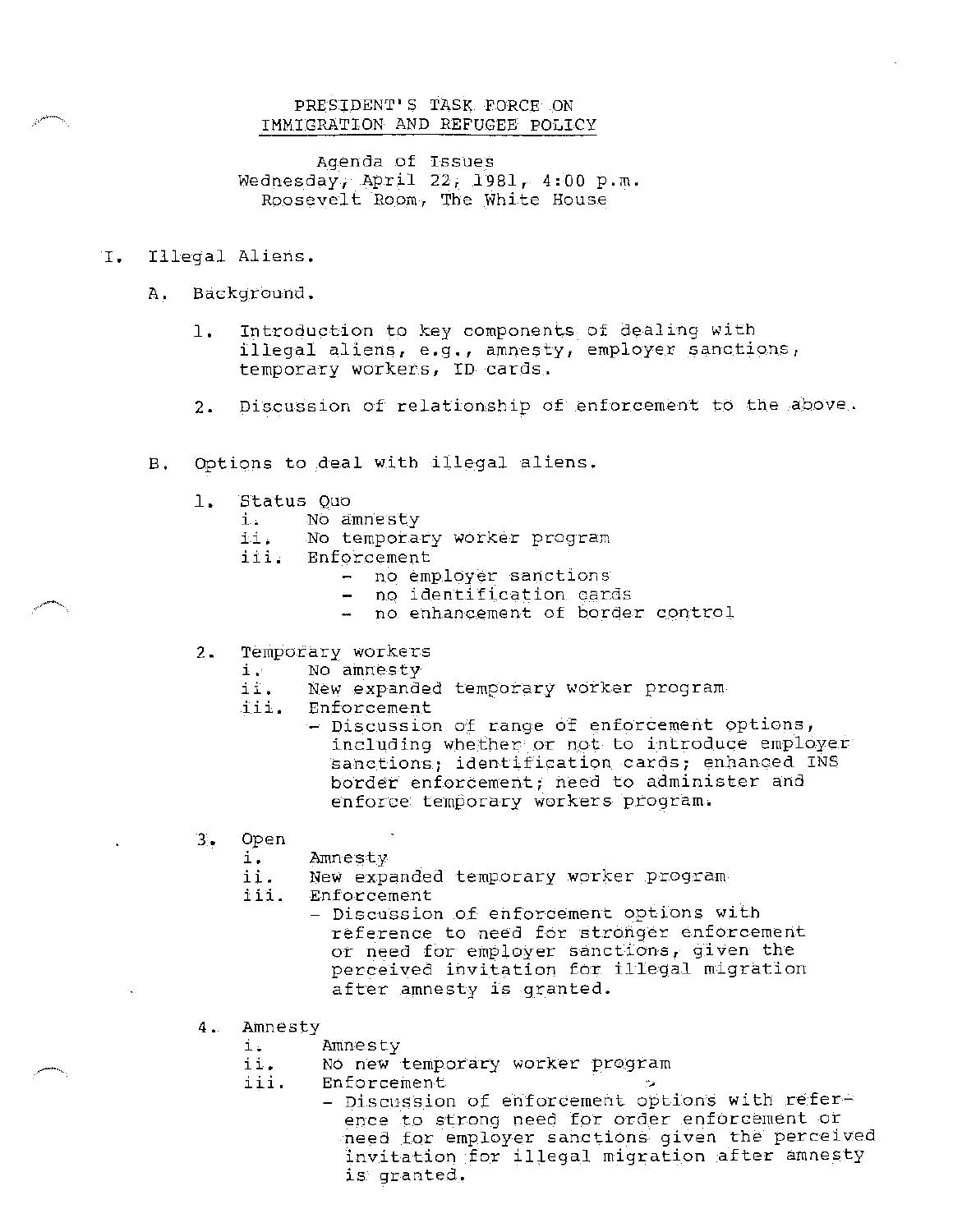### THE WHITE HOUSE

## WASHINGTON

## July 17, 1981

## .MEMORANDUM FOR DAVID GERGEN

- FM: Frank A. Ursomarso $%$ Tom Decair
- RE: Immigration and Refugee Policy

This plan is based on the assumption that after the initial Presidential announcement, the policy would be kept away from the President with the Justice Department taking the lead role in trying to explain the policy.

## Thursday, July 16th

- Cabinet Reeting

## FriCcy, July 17th through Tuesday, July 21st

- Consultation time. Presidential review of policy

# Wednesday, July 22

- Presidential decision
- Notification of Governments of Mexico, Haiti, Cuba, Canada
- Domestic and Congressional notification
- Presidential statement read in Press Room by David Gergen -- morning
- Detailed briefing at Justice with participants from State, HHS, Labor, INS -- evening
- Distribution of fact sheet and positive quotes acquired from notification calls
- Distribution of executive briefing book by spokesmen
- Mailing of fact sheet, positive quotes, Presidential statement to following press -- Hispanic, Black, Editorial Writers

# Following De.ys

- Speech by the Attorney General
- Surrogates fan out
- Op-ed pieces
- Circulate talking points
- Use selected TV shows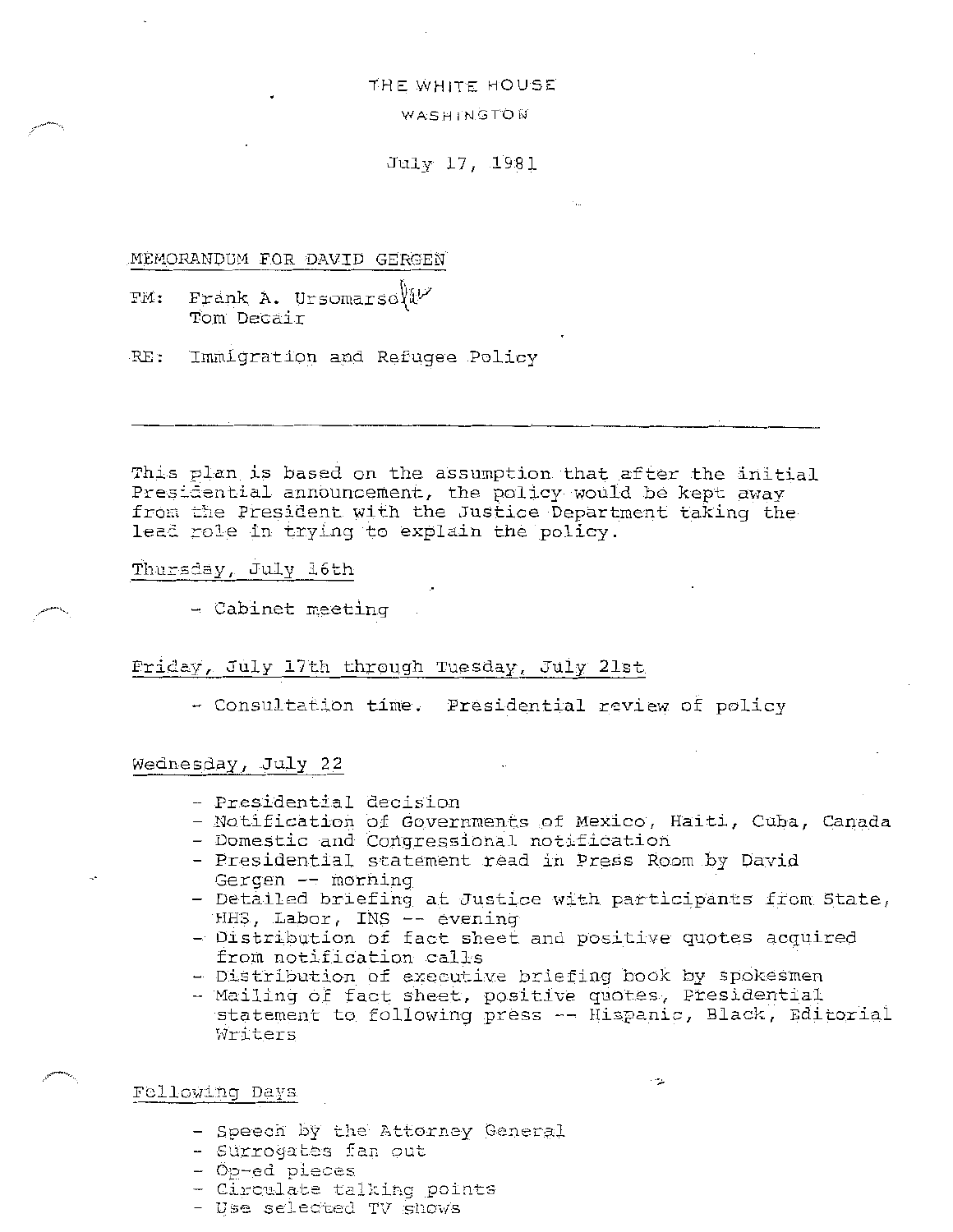

# Offire of the Attorney General Washinaton, D. C. 20530

ارد شاهد<br>و

November 29, 1982

## MEMGRANDUM FOR THE PRESIDENT

As the American people record your years as President, immigration reform could be a landmark in our nation's history. I fear, however, that without your personal support at this time, the country may lose for years the chance  $t_{\cdot}$ . regain control of our borders.

One of the first things you asked of me as Attorney General was to review and propose reforms of our immigration laws. After three Cabinet meetings in July 1981 you approved a package of reforms now embodied in the immigration bill pending in the House. We have worked ceaselessly for this legislation, and the broad support for these efforts among the public, press, and Congress has been unprecedented. The bil1 passed the Senate in August overwhelmingly (80 to 19). The House bill was reported favorably by the Judiciary Committee shortly before the recess and awaits final action. Editorial support has been almost universal. (Selected editorials tre attached.)

It would be tragic and unnecessary if we now lost the chance to enact this important bipartisan legislation. And there could be no better time to pass a law that will save Americans' jobs -- possibly 400,000 jobs by 1986 according to the Department of Labor.

The immigration bill has its critics, like all comprehensive legislation. Indeed, we both have had some concerns. But the bill is a good one  $-$  the best we are likely to see<br>during your first Administration  $-$  and urgently needed. The during your first Administration -- and urgently needed. problem will not go away and the solution will become n0 easier. It will be to the enduring credit of your Administration if the immigration bill is enacted in the lame-duck session.

It is critical that you ask the Congressional leadership to give the immigration bill priority consideration. I would like to speak with you about this and will telephone you in the morning.

William Freuck Phil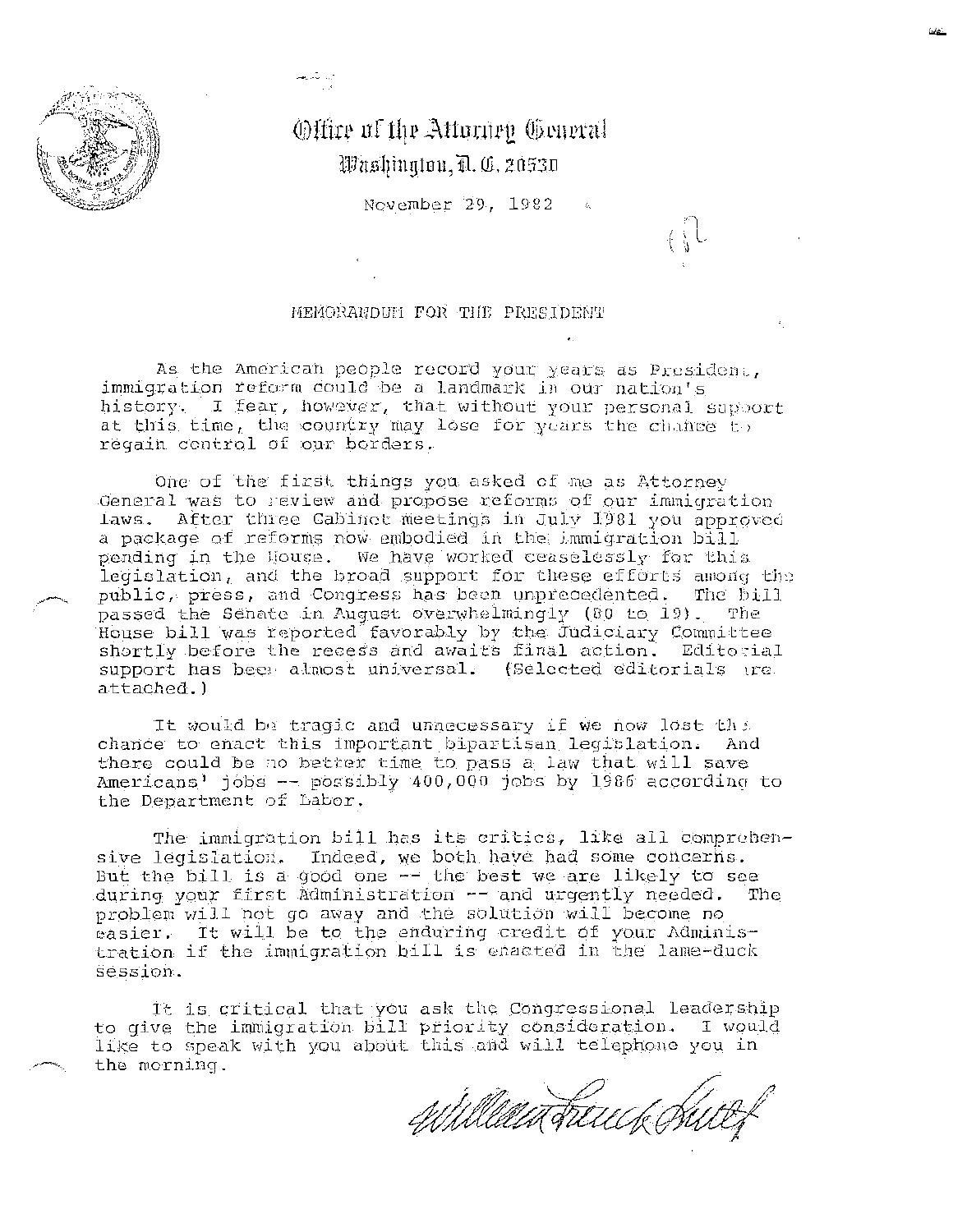

EXECUTIVE OFFICE OF THE PRESIDENT OFFICE OF MANAGEMENT AND BUDGET WASHINGTON, D.C. 20503

 $\label{eq:expansion} \mathcal{C} \triangleq \left(\mathbf{\hat{N}}^T \cdot \mathbf{\hat{J}}^T \right) \qquad \mathcal{C}_{\mathbf{\hat{M}}^T \times \mathbf{\hat{J}}}$ 

MEMORANDUM FOR THE PRESIDENT

FROM:

;

a de 1991.<br>De la fa

The State of the State of the State of the State of the State of the State of the State of the State of the State of the State of the State of the State of the State of the State of the State of the State of the State of t

James **1. 1. 1.**<br>Di*pa*Ctor

 $SUBJECT$ :

Proposed Executive Order Entitled "Naturalization Requirements Exceptions for Aliens and Non-Citizen Nationals of the United States Who served in the Grenada Campaign''

SUMMARY: This memorandum forwards for your consideration a proposed Executive order, submitted by the Department oE Justice, that would authorize certain alien members of the Armed Forces who served during the Grenada campaign to obtain expedited naturalization as United States citizens in recognition of their service.

BACKGROUND: The Immigration and Nationality Act, 8 U.S.C. Sec. 1440, provides that

> any person who, while an alien or a non-citizen national of the United States, bas served honorably in an active duty status in the military, air, or naval forces of the Unitea states . . during any period in which the President by Executive order shall designate as a period in which Armed Forces of: the United States are or were engaged in military operations involving armed conflict with a hostile foreign force . . may be naturalized as provided in this section . . . .

The section waives several requirements foe naturalization including residency and age requirements, and provides for expedited action.

After the recent military operations in Grenada, the Department of Defense received several requests from the public and Congress to accord aliens who fought in the Grenada campaign expedited naturalization under the Immigration and Nationality Act. The Department of Defense determined that such action was warranted and, therefore, designated the period for the Grenada campaign as commencing on October 25, 1983 and terminating on November 2, 1903. Defense also designated areas qualifying for active duty service including the islands of Grenada, Carriacou, ana Green Hog.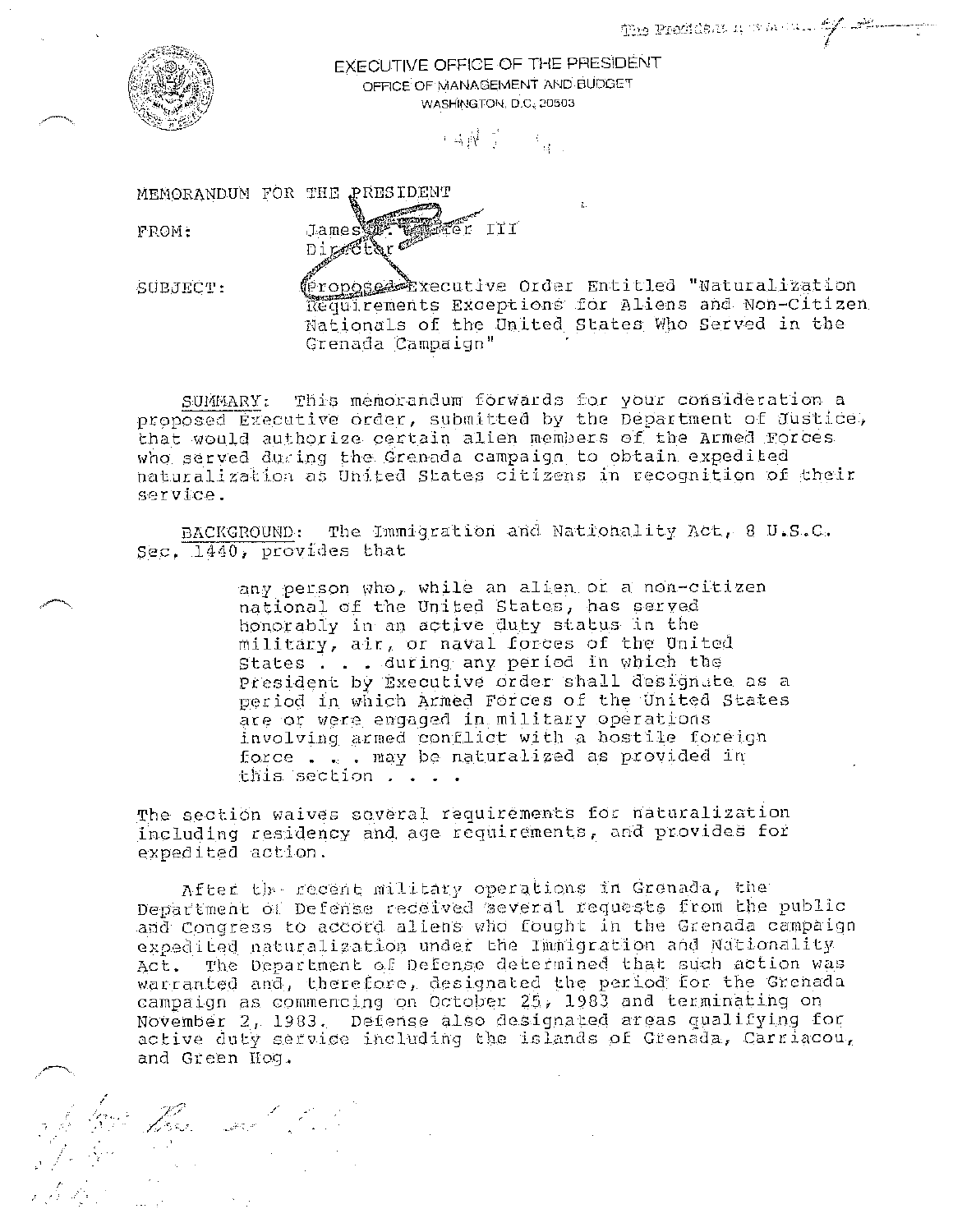Pursuant to the Immigration nnd Nationality Act, the President must issue an Executive order to confer eligibllity for expedited naturalization. The proposed orJer would provide such eligibility for the period and area of military operations recommended by the Department of Defense.

All affected agencies concur in the proposed Executive order.

RECOMMENDATION: I recommend that you sign the proposed Executive order.

At tachmen t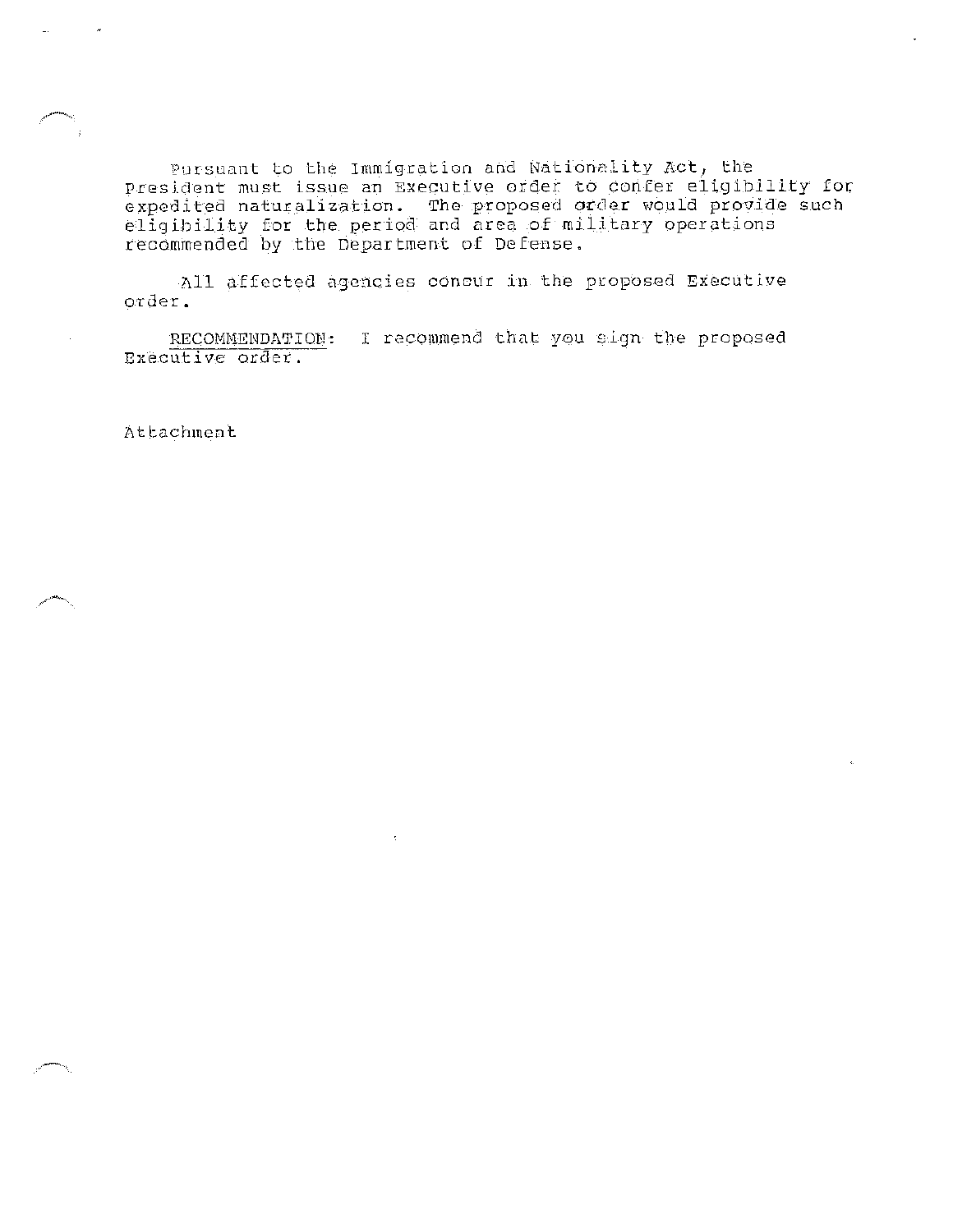## EXECUTIVE ORDER

•----;---'

# NATURALIZATION REQUIREMENTS EXCEPTIONS FOR ALIENS AND NON-CITIZEN NATIONALS OF THE UNITED STATES WHO SERVED IN THE GRENADA CAMPAIGN

By the authority vested in me as President by the Constitution and laws of the United States of America, including Section 1440 of Title 8, United States Code, it is hereby ordered as follows:

For the purpose of determining the exceptions from the usual requirements for naturalization, the period of Grenada military operations commenced on October 25, 1983 and terminated on November *<sup>2</sup> <sup>1</sup>*1903. Those persons serving honorably in active-duty status in the Armed Forces of the United States during this period, in the Grenada campaign, are eligible for the statutory exceptions to the requirements for naturalization, as provided by Section 1440{b) of Title 8, United States Code. Qualifying active-duty service is service conducted, during this period, on the islands of Grenada, Carriacou, Green Hog, and those islands adjacent to Grenada in the Atlantic Seaboard where such service was in direct support of the military operations in Grenada. Qualifying active~duty service during this period a]so includes service conducted in the air space above Grenada, in the adjacent seas where operations were conducted, and at the Grantly Adams International Airport in Barbados.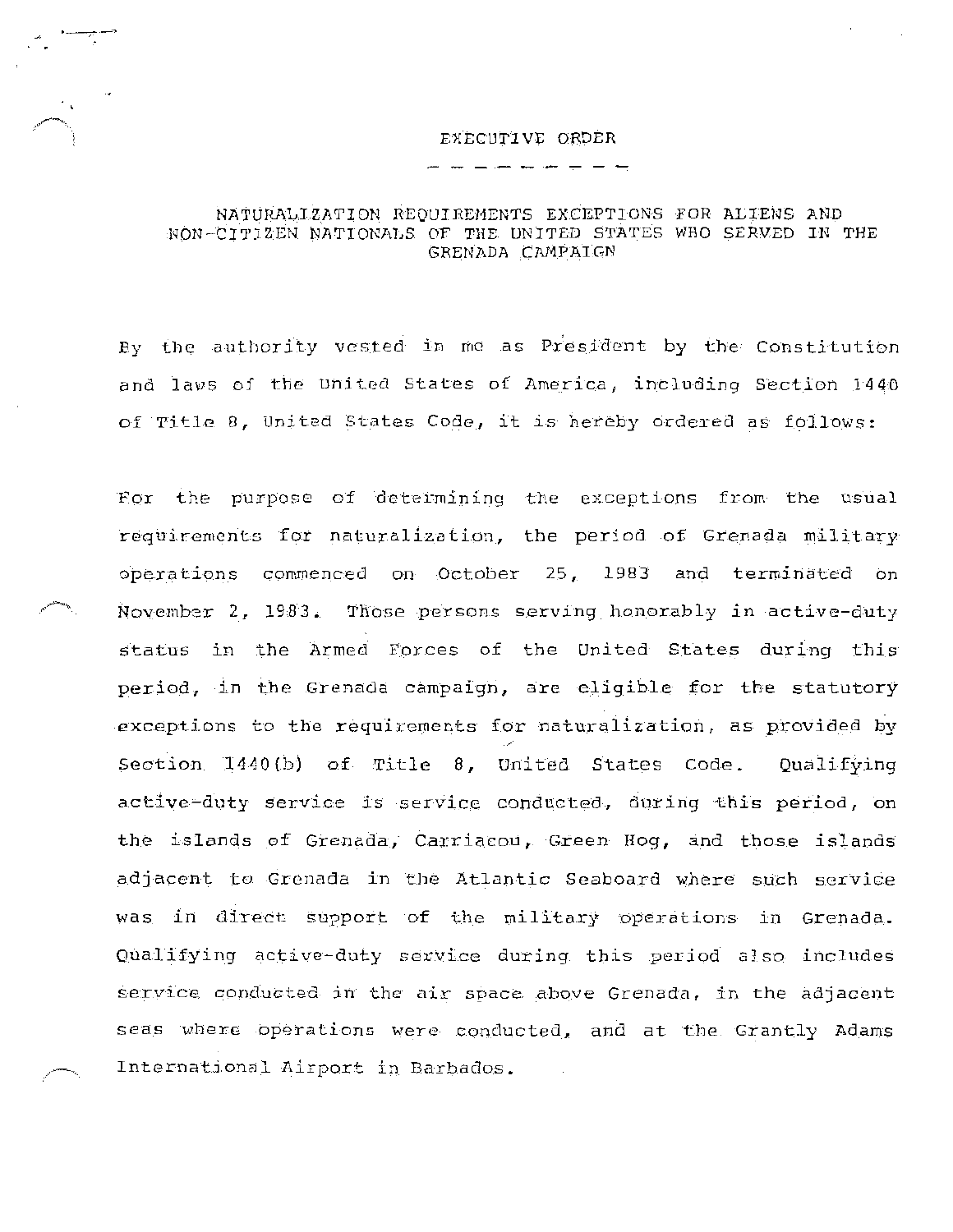

Senator Simpson introduced a new 117-page immigration reform bill May 23 that delays granting legal status to illegal aliens already in the United States until a proposed system of employer sanctions has stemmed the flow of unauthorized foreign workers into the United States.

It includes the following provisions:

- Employee Sanctions: Like previous bills, it would penalize employers of four or more workers who knowingly hire illegal aliens. New bill eliminates criminal penalties for employers who repeatedly hire illegal aliens. To address Hispanic concerns about possible discrimination, bill requires GAO to monitor implementation of sanctions and determine whether a pattern of discrimination results.
- Agricultural Workers: Expands and streamlines an existing program for temporary agricultural workers. Allows growers to continue to employ undocumented workers for three years after enactment under conditions set by the Attorney General. By fourth year, all foreign workers would have to be hired through legal channels. All similar to the thrust hammered out last year.
- Legalization: Establishes a presidentially appointed commission to determine whether "appropriate immigration enforcement mechanisms" are in place and controlling illegal entry. If the commission makes such a finding, then persons who could prove they had been physically present in the US prior to January 1, 1980, would be eligible for temporary resident status. The bill authorizes \$600 million annually for three years to cover costs of legalization. (Dispute over legalization costs was final stumbling block in conference committee last year.)

Simpson's bill differs in one major respect from last year's legislation that passed the House and Senate, but died in conference committee. That measure coupled employers' penalties with a program to grant legal status immediately to undocumented workers who could prove they entered the US prior to January 1, 1981, and had been here since.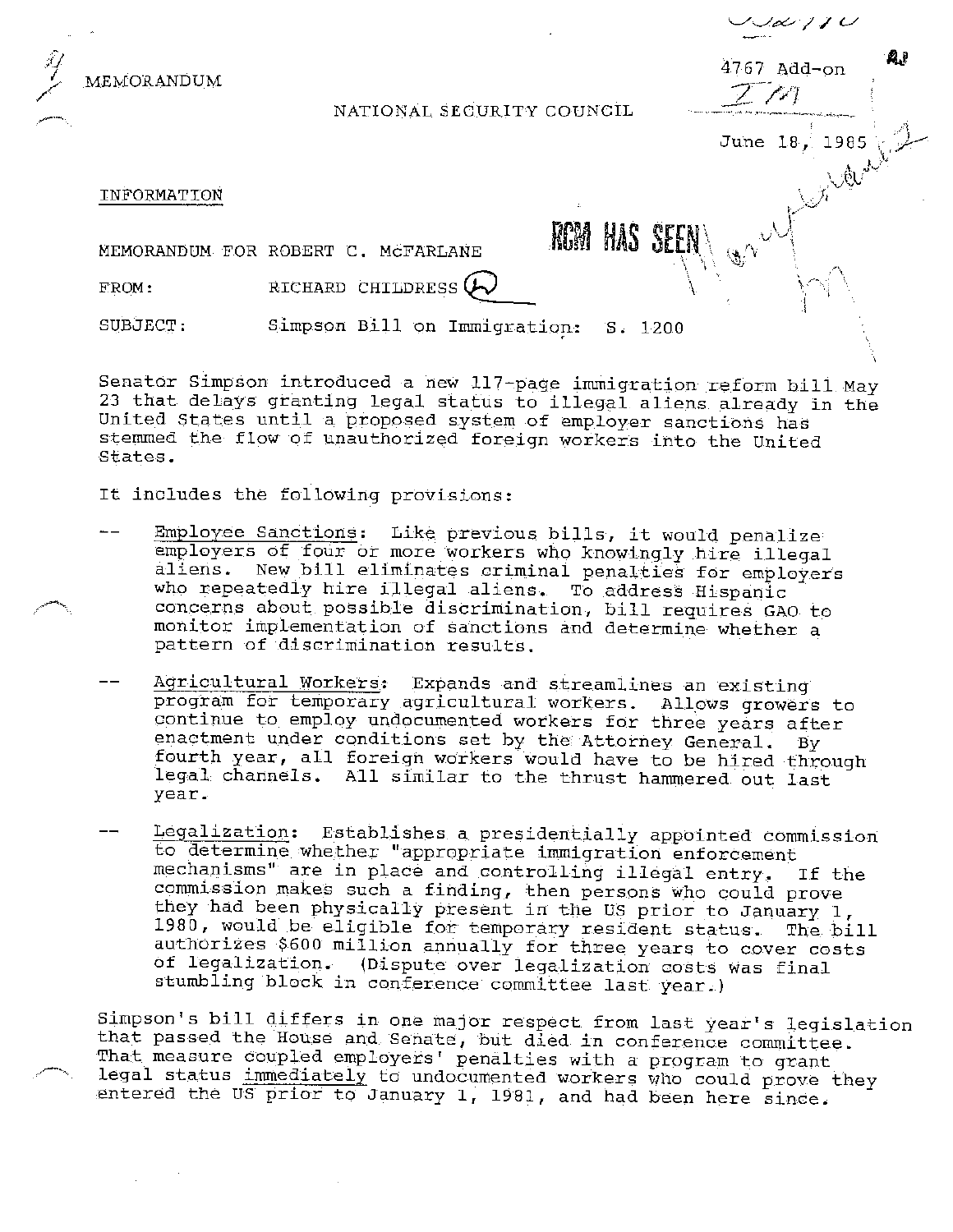Simpson's new bill has drawn fire from Hispanic and civil rights groups who describe it as a step backwards. Opposition from these groups was one factor that threatened last year's House bill which passed 216-211.

Even if he can push the bill through the Senate, prospects in the House are murky at best. Three have been introduced and none have the imprimatur of the principal players -- Rodino and Mazzoli. Neither have taken up the issue in earnest. and have clearly lost the fire because of last year's bitter seven-day debate.

Draft Justice and INS testimony are supportive of S. 1200 with the exception of some minor féderal-state funding provisions.

Ray Bur $\phi$  and Paul  $\mathbb F$  hompson concur.

Attachment

.<br>7.,

Tab A McFarlane Question plus Profs Note dated 6/14/85 with #4767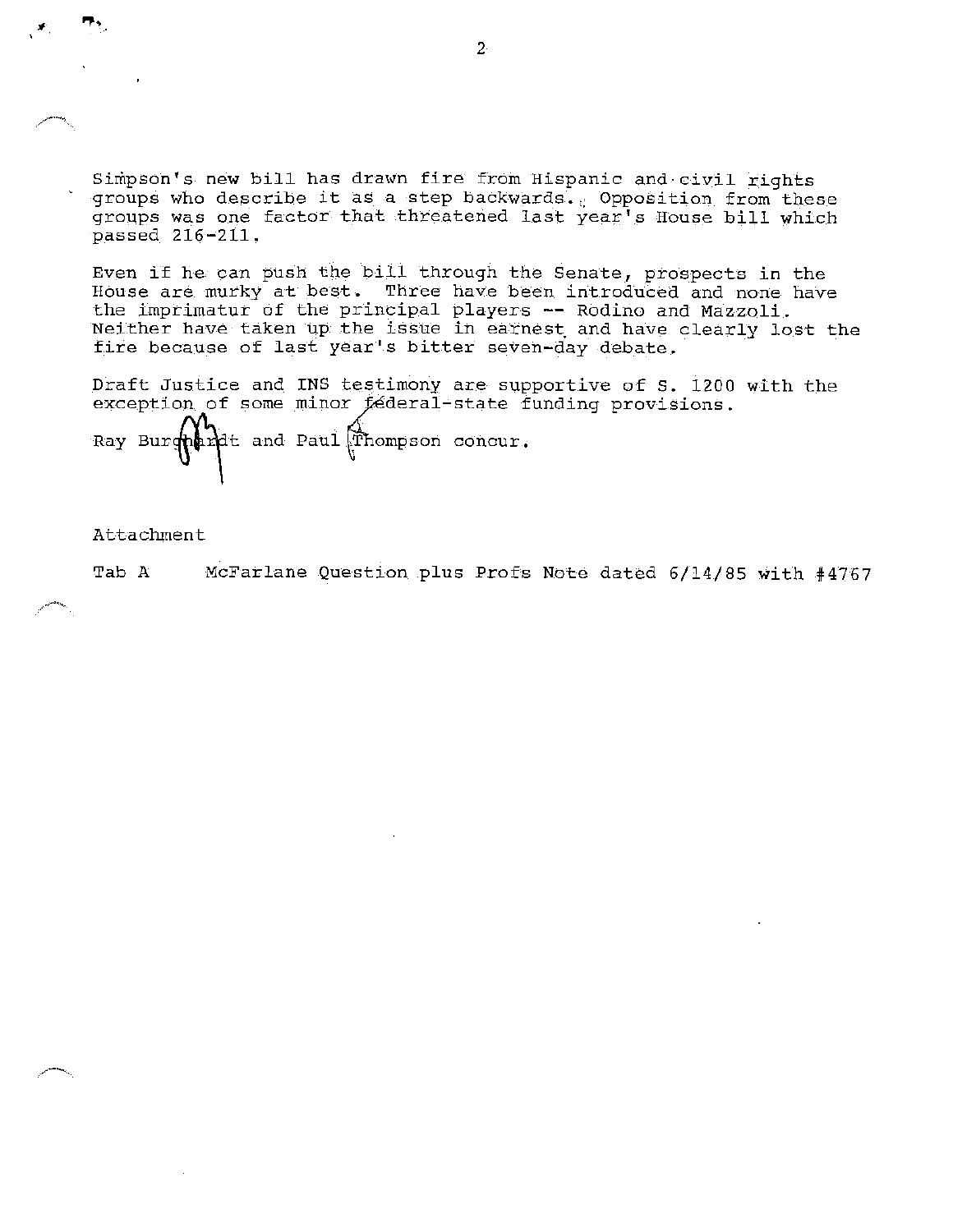

**EXECUTIVE OFFICE OF THE PRESIDENT** OFFICE OF MANAGEMENT AND BUDGET WASHINGTON, D.C. 20503

*£it /'j; P* v£·//.

*\_\_:;;.:7* hcf/£?

February 27, 1986

MEMORANDUM FOR CAROL CRAWFORD

FROM, Tara Treacy

SUBJECT, Immigration Reform Legislation

The attached memo provides an overview of Immigration Reform Legislation. It is divided into 5 parts: 1) History of Immigration Reform; (2) Major Provisions of Current Bills; (3) Most Important Issues; (4) Major Players - Congress and Interest Groups; and (5) Current Status.

- I. HISTORY OF IMMIGRATION REFORM LEGISLATION
- o The Administration has supported immigration reform for the past 5 years.
- o In October 1981, acting on recommendations of the Presidential Task Force on Immigration and Refugee Policy, the Administration transmitted a bill. This became the basis for the subsequent Simpson-Mazzoli bill introduced in March 1982.
- o The first Simpson-Mazzoli bill passed the Senate by a wide margin in August 1982, but died in the House.
- o The bill was reintroduced in both houses in 1983. It quickly passed the Senate in May 1983. After protracted debate, it barely passed the House in June 1984 by a vote of 216-211. parely passed the house in oune 1984 by a vote of 210 211.<br>The bill died in conference in October 1984 after four weeks of contentious negotiations over issues ranging from employment discrimination to the amount of Federal reimbursement to the States for social services.
- o Immigration reform legislation was again introduced in this Congress. The Senate bill (S. 1200), still sponsored by Senator Simpson (R-WY), passed by a comfortable margin of 69-30 on September 19, 1985. (This is a somewhat smaller The House bill  $(H,R. 3810)$ , whose chief sponsor is now House Judiciary Committee Chairman Peter Rodino (D-NJ), has been reported out of the House Judiciary Immigration Subcommittee. Full committee consideration is expected in late March or early April. (Congressman Romano Mazzoli (D-KY) is now a co-sponsor.)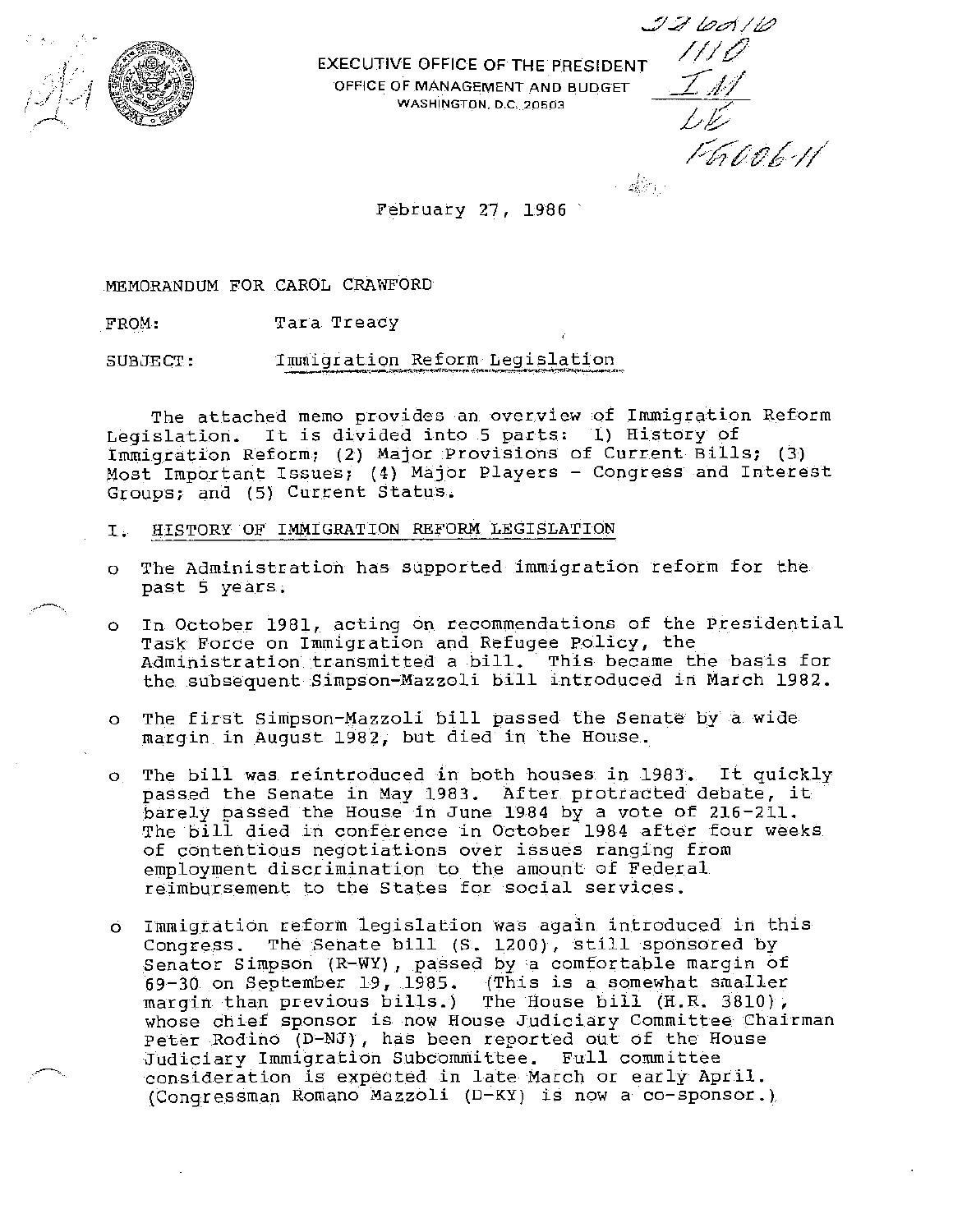## II. MAJOR PROVISIONS OF CURRENT BILLS

The three major features of both immigration reform bills are:

- o Employer Sanctions: provide civil and criminal sanctions against employers who knowingly hire illegal aliens;
- <sup>0</sup>Legalization Program: grant legal status to millions of illegal aliens already in the country who meet certain requirements;
- o Expand Department of Labor Foreign Worker Program: simplify and expand an existing Department of Labor program (the H-2 program) that allows foreign workers into the country on a temporary basis for a variety of jobs, including agricultural-. work.

The details of these provisions differ in each bill. There are also other important features. A discussion of the details of the two bills is provided in a side-by-side comparison, which is attached.

# III. MOST IMPORTANT ISSUES

- A. "Temporary agricultural worker" program: the most divisive issue. Would allow up to 350,000 foreign workers into the country on a temporary basis to harvest perishable crops. Western agricultural growers pushing hard for this program. Is in addition to the existing Department of Labor H-2 temporary worker program which is much less flexible. Labor program is not as responsive to changes in apgricultural conditions. Chairman Rodino and House Democrats oppose. Within Administration, Departments of Labor, Agriculture and Justice unable to reach agreement on scope of acceptable program.
- B. Reimbursement to States for Legalization costs: Many House Democrats, and State and local governments support 100% Federal reimbursement, as in House bill. Administration supports cap of \$1.8 billion, as in Senate bill as reported. Last year's House/Senate conference failed because conferees were unable to reach agreement on this issue.
- C. Anti-discrimination protections: House Democrats, led by Barney Frank (D-MA), believe new protections are needed to prevent employment discrimination, particularly against Hispanics. Administration believes existing laws provide sufficient protection.

-2-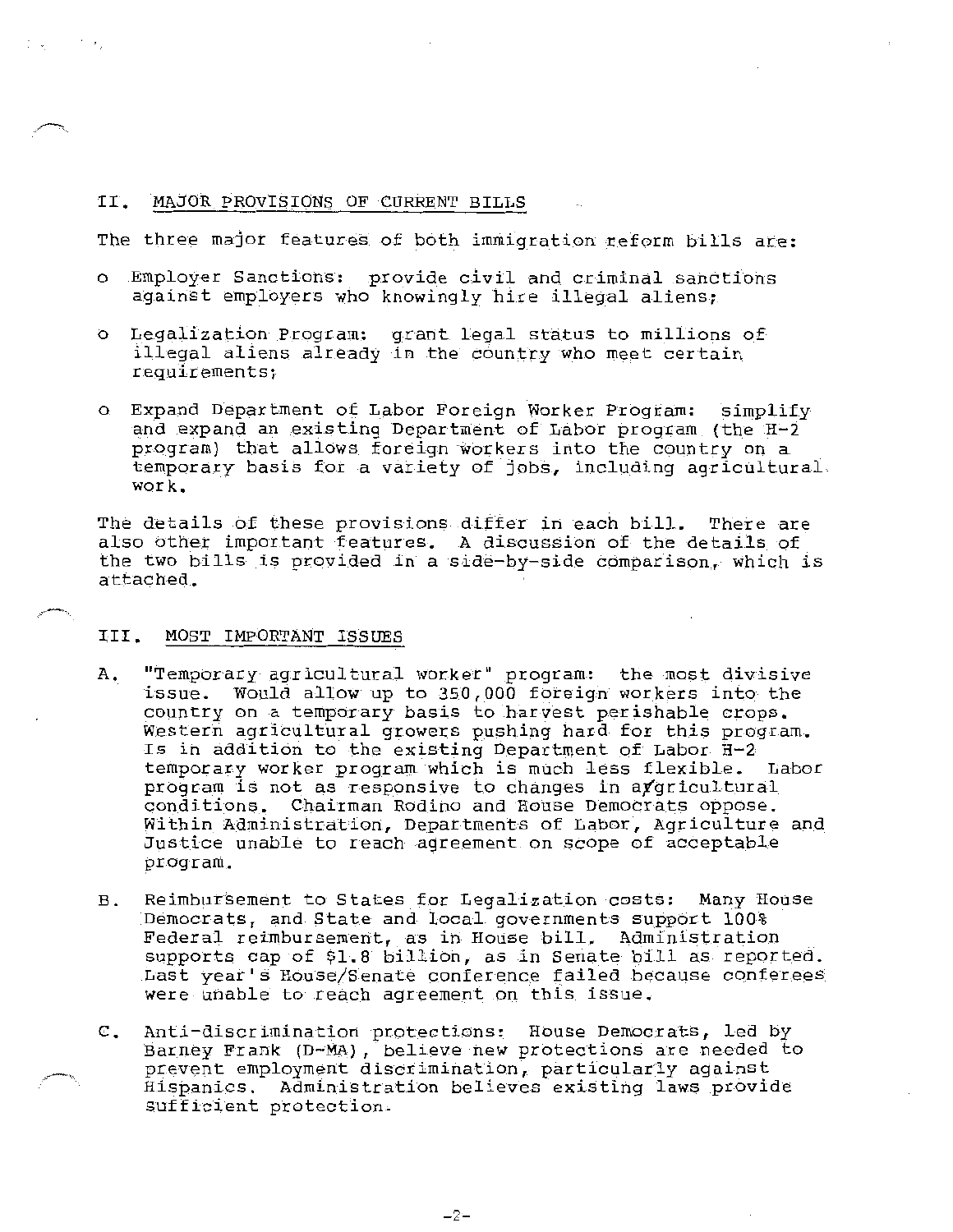#### */-·.* IV. MAJOR PLAYERS

#### A. In Congress

# 1. Senate:

 $\gamma_{\rm{max}}$ 

Senator Alan K. Simpson (R-WY) - Chairman of the Senate Subcommittee on Immigration and Refugee Policy and sponsor of Senate bill.

Senator Pete Wilson (R-CA) - sponsor of amendment that provided special "temporary agricultural worker" program. Chief proponent of the interests of Western agricultural growers.

Senator Edward Kennedy  $(D-MA)$  - major supporter of provisions to protect U.S. workers and labor unions.

# 2. House:

Representative Peter W. Rodino (D-NJ) - Chairman of House Judiciary Committee and chief sponsor of House bill. Opposes a "temporary agricultural worker" program.

Representative Romano L. Mazzoli (D-KY) - Chairman of House Judiciary Subcommittee on Immigration, Refugees and International Law - co-sponsor of current House bill and chief sponsor of prior bills.

Representative Dan Lungren (R-CA) - major supporter of Western agricultural growers.

Representative Charles E. Schumer (D-NY) - heading group of Democrats trying to work out a "temporary agricultural worker" program compromise.

Representative Barney Frank (D-MA) - Chief proponent of antidiscrimination measures.

## B. Private Sector/Interest Groups

- 1. Western growers/agricultural employers prefer current situation where an abundance of illegal workers is available. Will never support bill without a "temporary agricultural worker" program. Have grown in influence. Very active.
- 2. AFL-CIO/labor unions  $-$  mixed support oppose weakening of Department of Labor controls, oppose "temporary agricultural worker" program, support reducing the number of illegal aliens.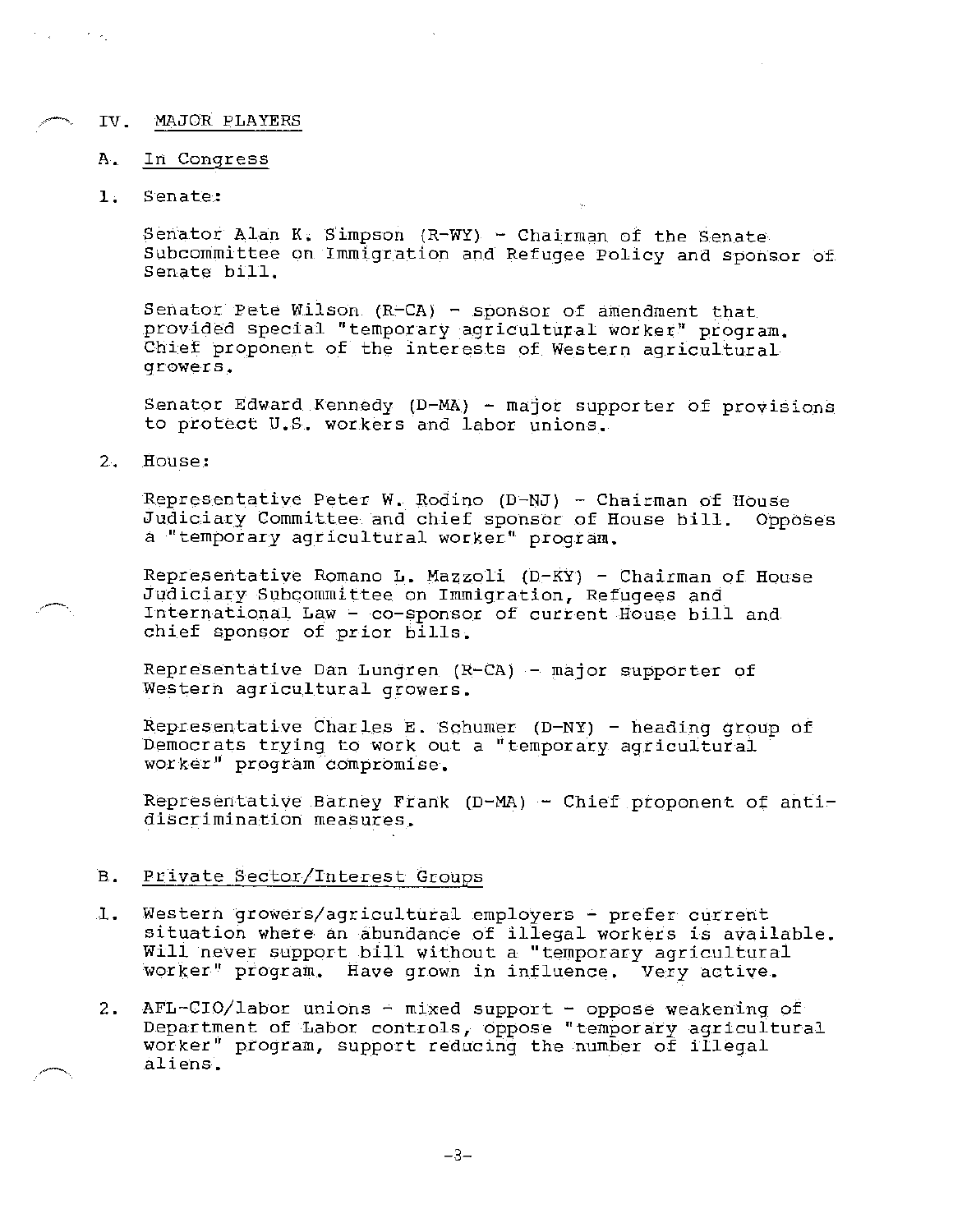- 3. Hispanics most vocal Hispanic groups oppose bills because of fears of discrimination. Most opinion polls show, however, that the majority of Hispanics support immigration reform.
- 4. State and local governments oppose limiting reimbursement to the States because of legalization costs.
- 5. Chamber of Commerce oppose mandatory recordkeeping requirements on business. Formally supported Senate bill because it made recordkeeping optional.

## IV. CURRENT STATUS

A. In Congress

t ingli

- o Senate passed s. 1200 in September.
- o House Judiciary Subcommittee reported H.R. 3810 in November.
- o House Judiciary Committee should begin mark-up late March or early April.
- B. Within Administration
	- o Most issues resolved except for "temporary agricultural worker" provisions;
	- o Departments of Labor, Agriculture and Justice continuing discussions on appropriate scope of program.

Attachment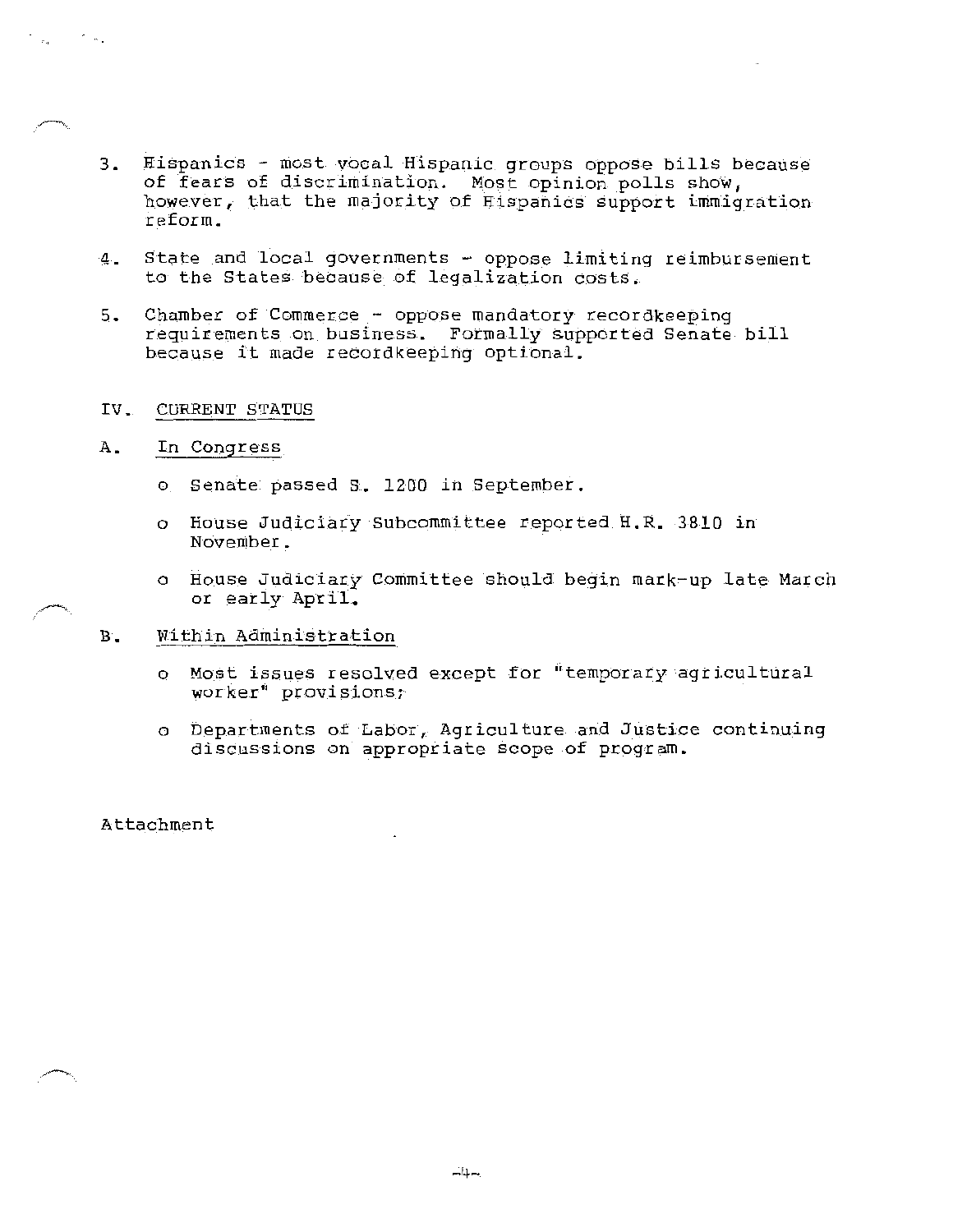

) Comparison of Senate and Ho1

Jmmigration Reform Bills

## Senate Bill (S. 1200)

Provides legal status to aliens in the country prior to 1/1/80 (Stricter than House bill).

Ties legalization program to a reduction in the flow of illegal aliens. Legalization program begins when a special Presidential Commission finds that employer sanctions are working and illegal immigration has decreased, but not later than 3 years after enactment.

Does not require businesses to keep records of having checked a new employee's alien status. Employers who do keep records will have an affirmative defense against a charge of knowingly hiring an illegal alien. Employers who don't keep records will be presumed to have knowingly hired an illegal alien.

Requires GAO to report for 5 years on the implementation of employer sanctions to see if a pattern of discrimination has resulted {i.e., employers are not hiring foreign looking people because they might be illegal aliens). An Executive Branch task force will review reports and recommend changes if necessary.

Bars newly legalized aliens from Federal benefit programs for 6 years.

As passed on the Senate floor, provides a 6-year capped reimbursement to the States for costs associated with legalization. Cap is set at \$300 million for first 2 years and \$600 million for last 4 years. Administration is on record as supporting the capped entitlement in S. 1200, as reported, which provides only 3 years of funding at \$300 million per year.

## House Bill (H.R. 3810)

Provides legal status to aliens in country prior to 1/1/82.

)

Establishes legalization program immediately upon enactment.

Requires mandatory record keeping by businesses.

Creates a new office in the Justice Department to investigate and prosecute charges of immigration-related employment discrimination.

Bars newly legalized aliens from Federal benefit programs for 5 years.

Provides a 100% reimbursement to the States for 5 years for costs associated with legislation.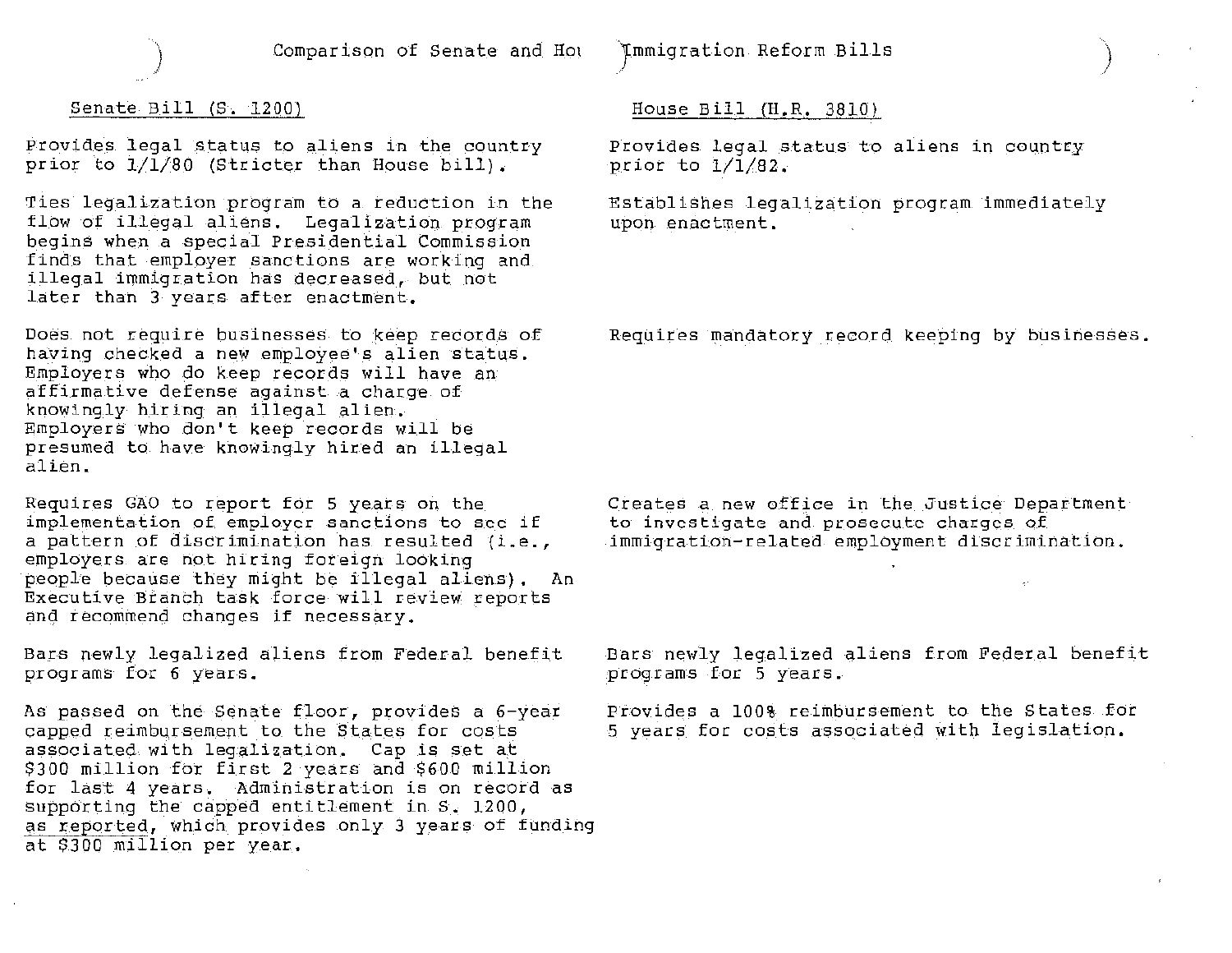Senate Bill (S. 1200)

)

Allows agricultural employers 3 years to gradually phase out their use of illegal aliens. Also establishes a special "temporary agricultural worker program" (in addition to the existing Department of Labor H-2 program) for perishable-crop growers that would allow up to 350,000 foreign workers into the country for a specified period of time.

# House Bill (H.R. 3810)

Provides no special programs for agricultural employees. Decided to take up in conference.

6N.

) and the contract of the contract of  $\mathcal{C}$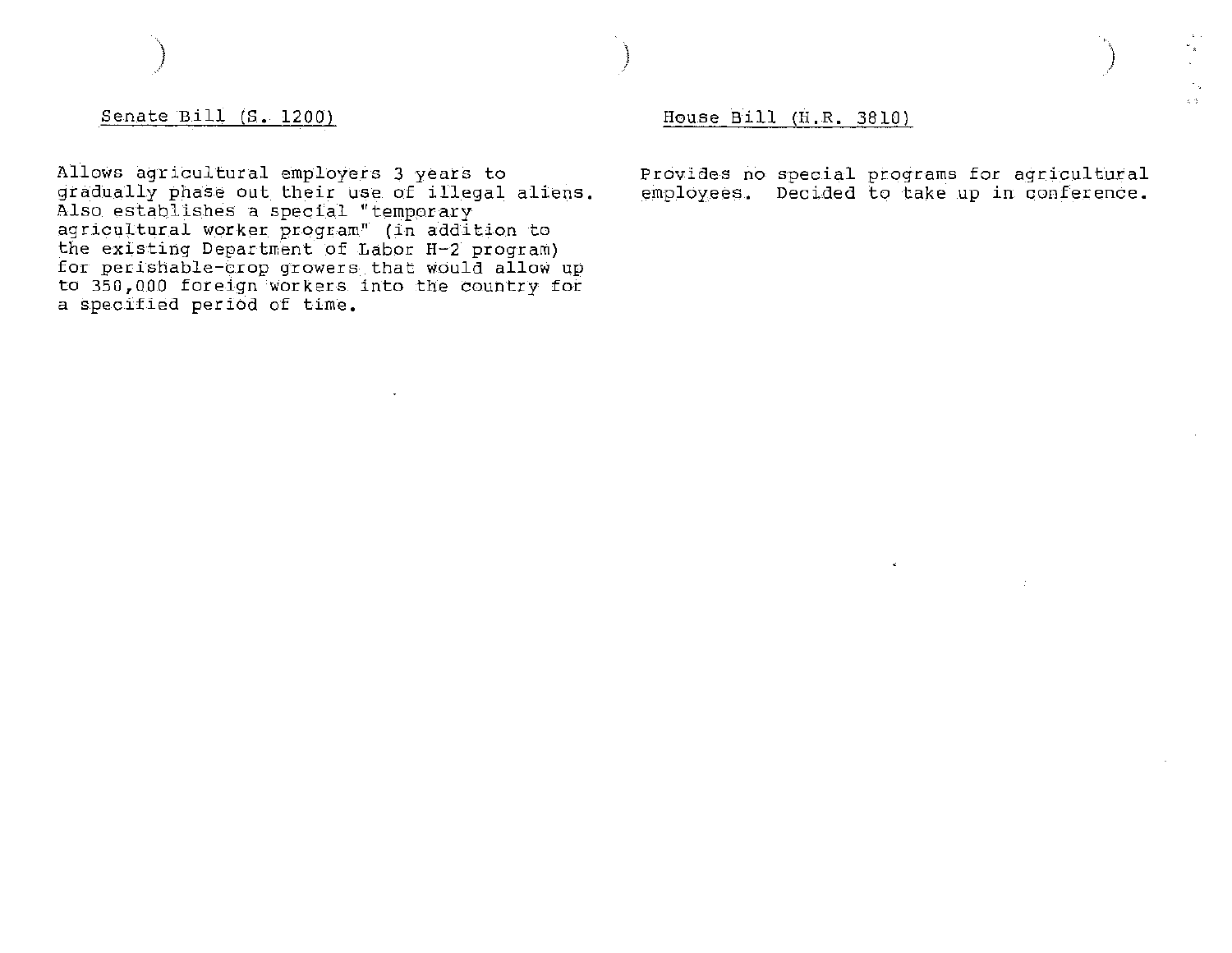396818792  $\frac{1}{2}\left(\frac{2\pi}{L}\right)^{2}$ 

PROOKOT

# THE WHITE HOUSE

## **WASHINGTON**

MEETING WITP SENATOR ALAN SIMPSON (R-WY) AND CONGRESSMEN PETER RODINO (D-NJ), HAMILTON FISH (R-NY), ROMANO MAZZOLI (D-KY) AND DANIEL LUNGREN (R-CA)

> DATE: LOCATION: TIME: FROM: Tuesday, March 11, 1986 Oval Office 3:45 p.m. (15 minutes) William L. Ball,  $III$

### I. PURPOSE

To focus attention on the need for immigration reform and urge Congress to complete action this session on pending immigration reform legislation.

## II. BACKGROUND

Last September, with Administration support, the Senate passed S. 1200 (authored by Senator Simpson) by a vote of 69-30. This is the third time since 1982 that the Senate has passed a bill that seeks to revamp the Nation's immigration laws, but no legislation has yet received final Congressional action.

On November 19, 1985, the House Judiciary Subcommittee on Immigration, chaired by Congressman Mazzoli (D-KY), along with Ranking Minority Member Dan Lungren (R-CA), completed action on H.P.. 3080 and favorably reported the bill for full Committee consideration. No further action on the legislation has been taken.

In the past, both Speaker O'Neill and Chairman Rodino (D-NJ) have asked for assurances of Presidential interest before they proceed. On January 24 of this year, Chairman Rodino restated this request in a letter to you. In addition, during your breakfast visit with selected House Republicans on January 30, you will recall that Congressman Hamilton Fish (R-NY), Ranking Republican on the Judiciary Committee, raised questions about the level 0f Administration support for immigration reform. You assured him of your strong interest, and expressed regret that anyone misunderstood your desire to regain control of our borders.

The most contentious issue in this year's immigration debate has been whether to create an additional seasonal worker program for perishable agricultural products. The Senate adopted an amendment by Senator Pete Wilson (R-CA) adopted an amendment of byname role hiron AR eny adopted a similar measure over the objection of Chairman Rodino. Your Administration opposed the Wilson amendment during Senate floor consideration. ,"\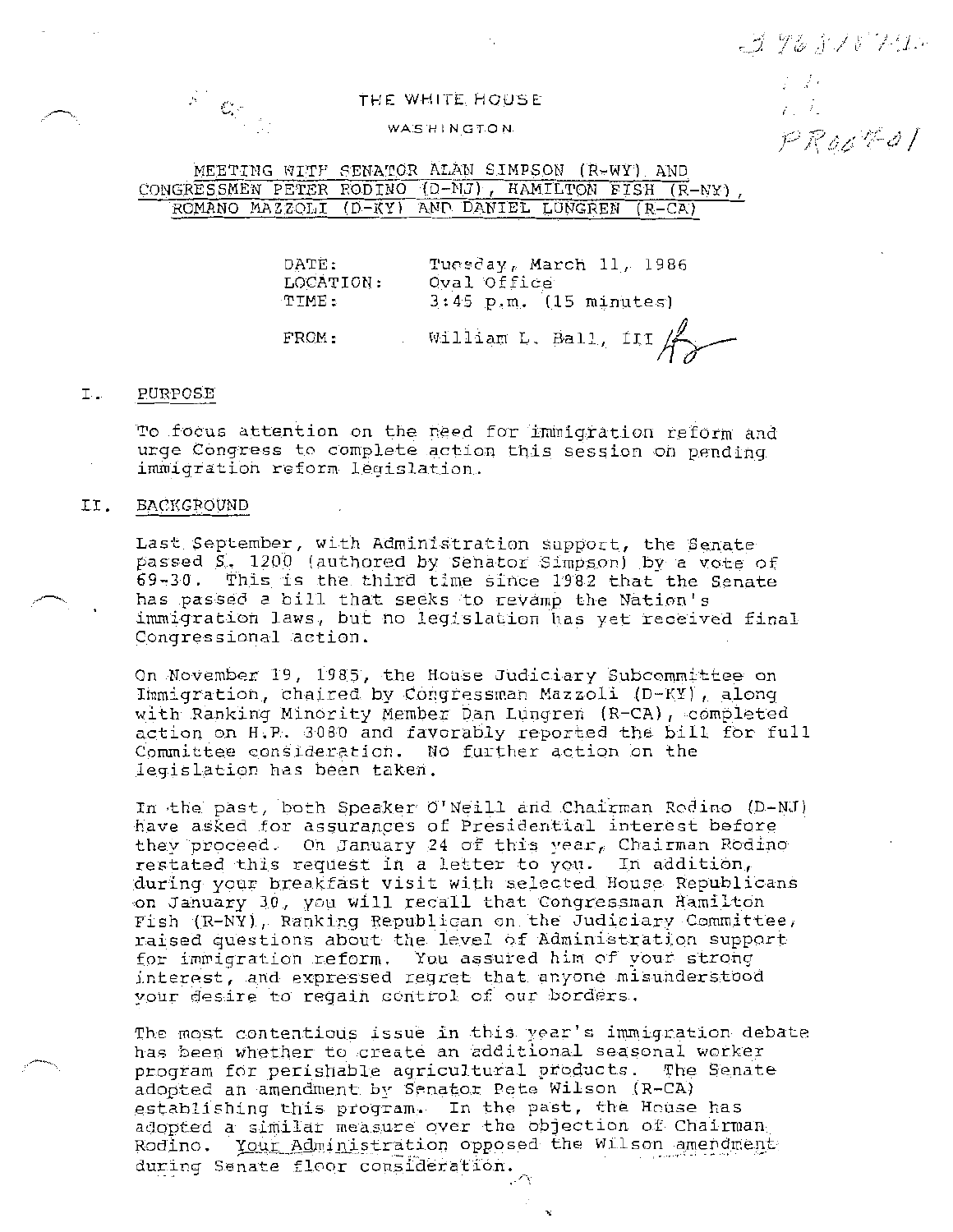Proponents of the Wilson amendment beli'eve that Chairman Rodino may be using his request for your support as an excuse to delay action on the bill and eventually kill the entire legislation for this Congress. If the legislation reaches the House floor, a provision similar to the Wilson amendment is likely to pass. Due to the crowded Bouse legislative floor schedule, proponents fear that Rodino may attempt to kill the bill through delay or hold it hostage to an unacceptable compromise.

## III. PARTTCIPANTS

The President

Attorney General Edwin Meese, III OMB Director Jim Miller

Senator Alan Simpson (R-WY) - Assistant Majority Leader Congressman Peter Rodino (D-NJ) - Chairman, House Judiciary Committee

Congressman Hamilton Fish (R-NY) - Ranking Minority Member, House Judiciary Committee

Conqressman Romano Mazzoli (D-KY) - Chairman, Subcommittee on Immigration, Refugees and International. Law of the House Judiciary Committee

Congressman Daniel Lungren (R-CA} - Ranking Minority Hember, Subcommittee on Immigration, Refugees and International Law of the House Judiciary Committee

White House Staff

DCD Regan William L. Ball, III Jobr: Svahn

IV, PRESS PLAN

White House Photographer only.

#### V. SEQUENCE OF EVENTS

Mambers arrive in West Lobby and are escorted to the Oval Office to meet with the President.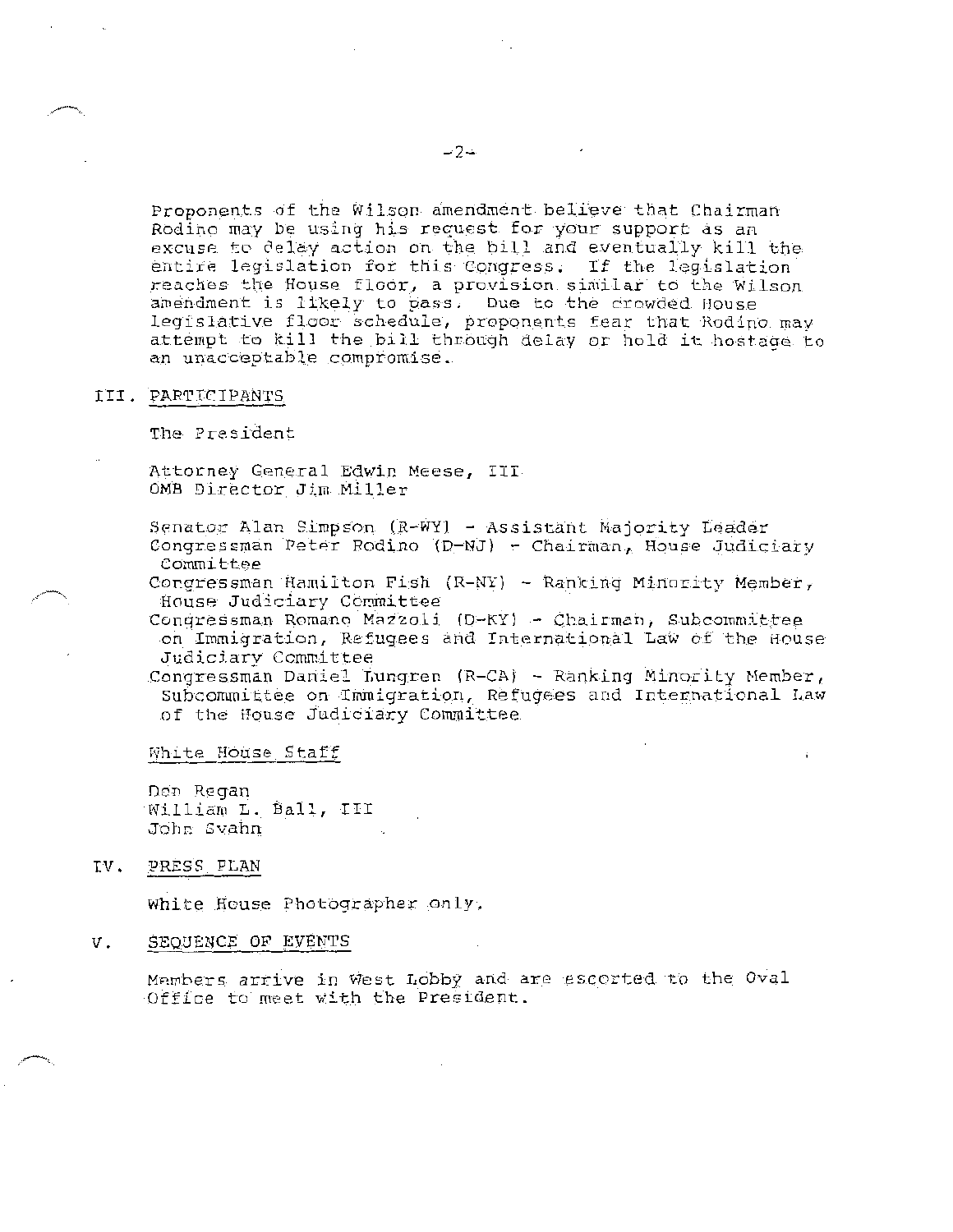# TALKING POINTS

- Welcome, it's good to have all of you here this afternoon to talk about immigration refcrw.
- Now, I realize that there are a number of important items on the Conqressional agenda for the next few months.
- However, I think we should be able to get comprehensive immigration reform since we came so close in the last Congress, and since the Senate -- thanks to Al (Simpson) and others -- has already acted.
- Thanks to both of you, Ron (Mazzoli) and Dan (Lungren), the House has a bill to work on.
	- There have been questions raised about my commitment to getting a bill this year.
	- In my legislative message, I reiterated my support for  $-$ action, and I want to assure all of you personally that I give high priority to the need to regain control of our borders. I am committeed to responsible immigration reform legislation.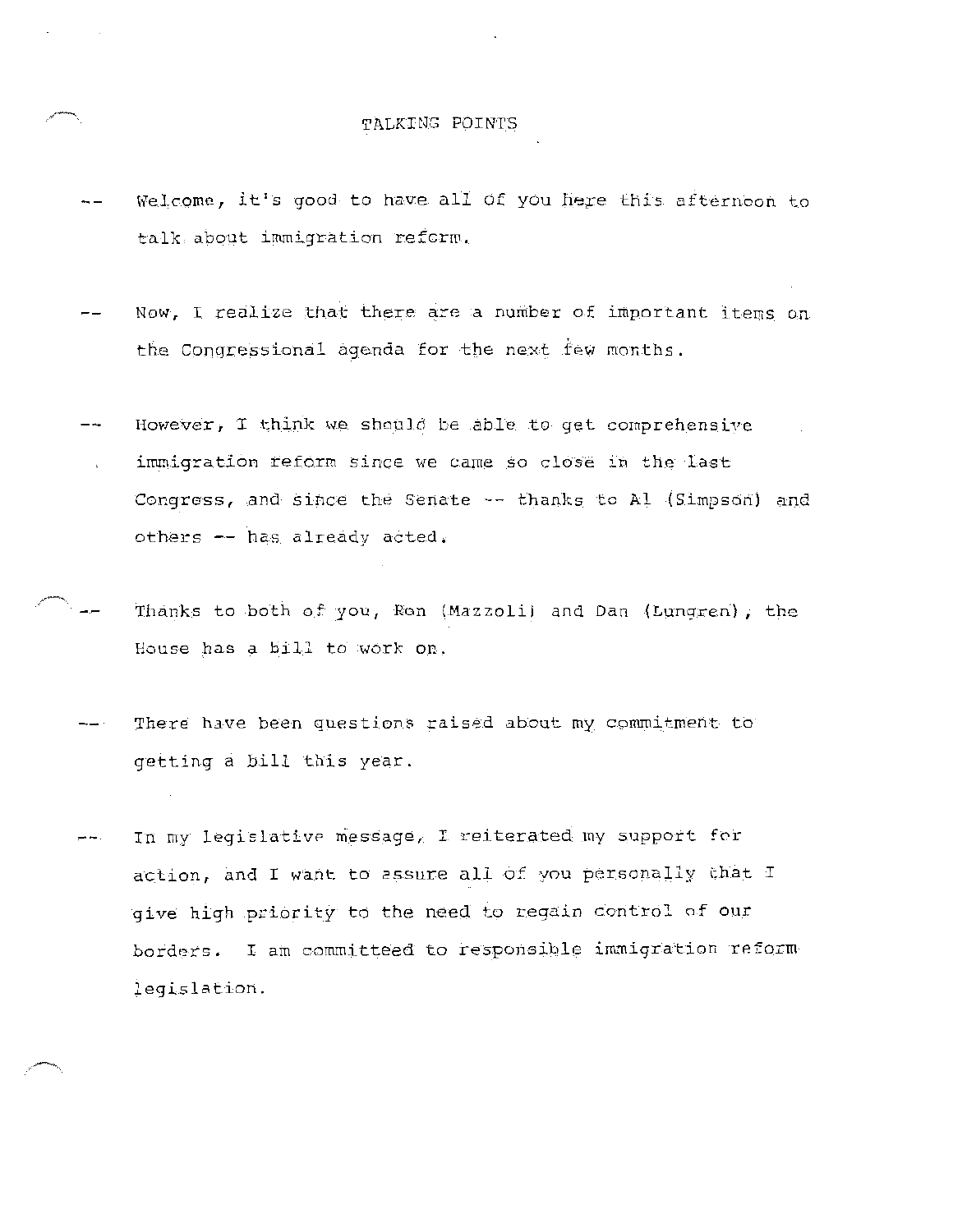Talking Points -2-

Since the ball has been passed to the House and it's in your  $$ court, Peter, how do you handicap our chances in the House?

(Chairman Rodino leads discussion.) (Note: If discussion turns to farm workers, Attorney) General Heese should be called upon to respond)

- This has been a very helpful discussion. I do hope we can ا عباك get comprehensive reform signed into law this year.
- I appreciate your leadership on this important issue. We stand ready to work with you in any way we can.

Thank you all again for coming down this afternoon. - --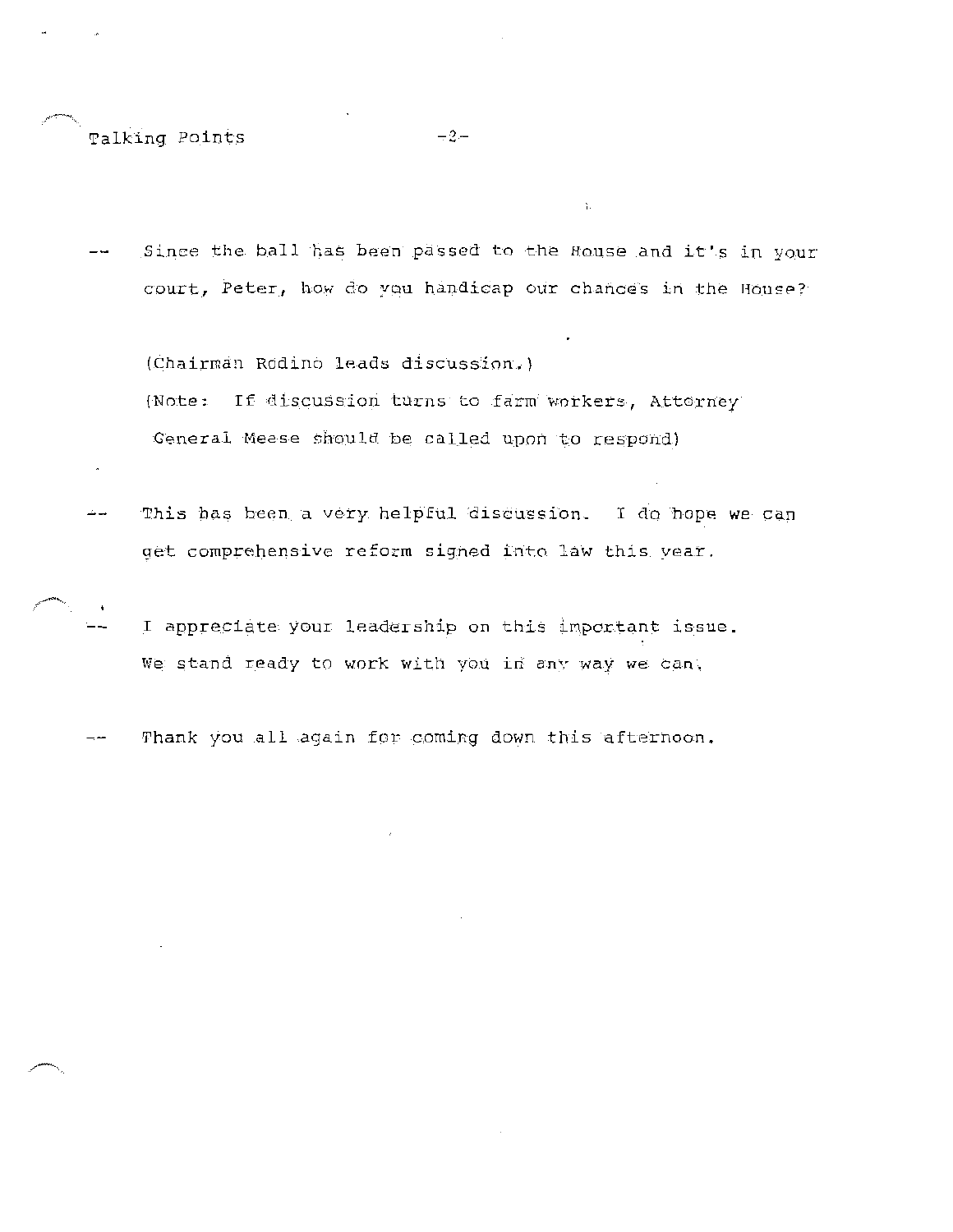

-~~

# THE WHITE HOUSE क है। WAS HI NG TON

10/29/86

.

Tot<br>1. s CON SARA

# $MENIORANDUM.$

TO, WILLIAM BALL

FROM,  $r$ rederick J. Ryan, Jr. $\mathcal{M}$ <sup>y</sup>

SUBJECT: APPROVED PRESIDENTIAL ACTIVITY

MEETING: Signing Ceremony for Immigration Bill

DATE, November 6, 19 86

TIME, 10:00 am

DURATION: S minutes

LOCATION, Oval Office

BACKUP LOCATION:

REMARKS REQUIRED: To be covered in briefing paper

MEDIA COVERAGE: Coordinate with Press Office

FIRST LADY PARTICIPATION: No

NOTE, PROJECT OFFICER, SEE ATTACHED CHECKLIST

- W. Ball W. Henkel<br>P. Buchanan M. Hooley P. Buchanan<br>D. Chew J. Courtemanche<br>M. Coyne E. Crispen .J. ~1iller M. Paniels T. Dawson R. Shaddick D. Dellinger B. Shaddix A. Dolan L. Speakes<br>
J. Erkenbeck G. Walters J. Erkenbeck L. Faulkner WFCA Audio/Visual C. Fuller WHCA Operations
- A. Kingon<br>J. Kuhn C. McCain<br>J. Miller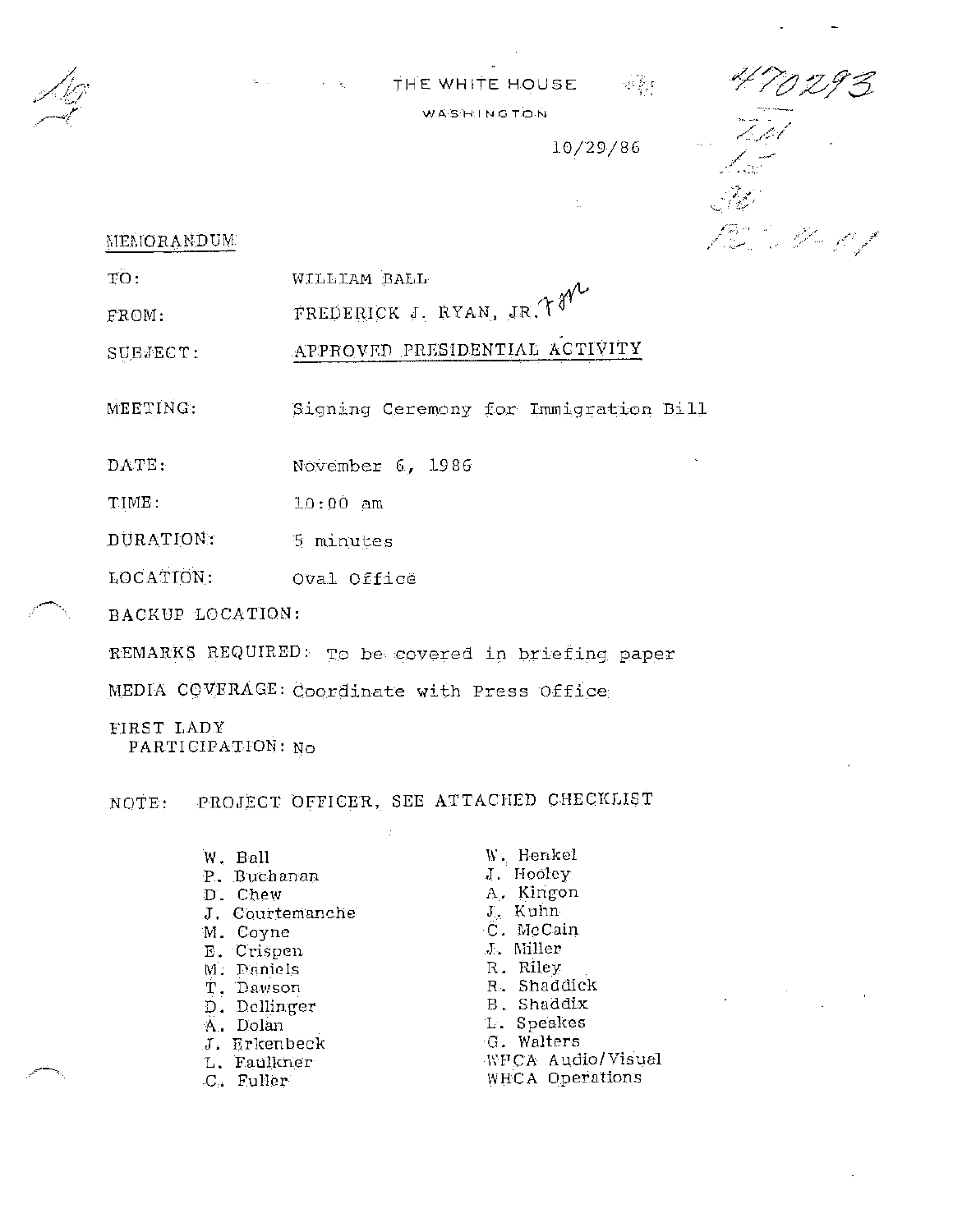**THE WHITE HOUSE** 

WASHINGTON

October 24, 1986

 $\mathbf{r}$ 

# **NOTED BY DTR**

MEMORANDUM FOR DONALD T. REGAN FROM: SUBJECT: DENNIS THOMAS Senator Alan Simpson

Senator Simpson called to ask for a signing ceremony for the Immigration Bill on November 6 in the morning. He would like to make travel plans and asked us if this time would be clear with the President.

APPROVE

,'

DIR 10-27-86

DISAPPROVE

 $\mathbf{r}$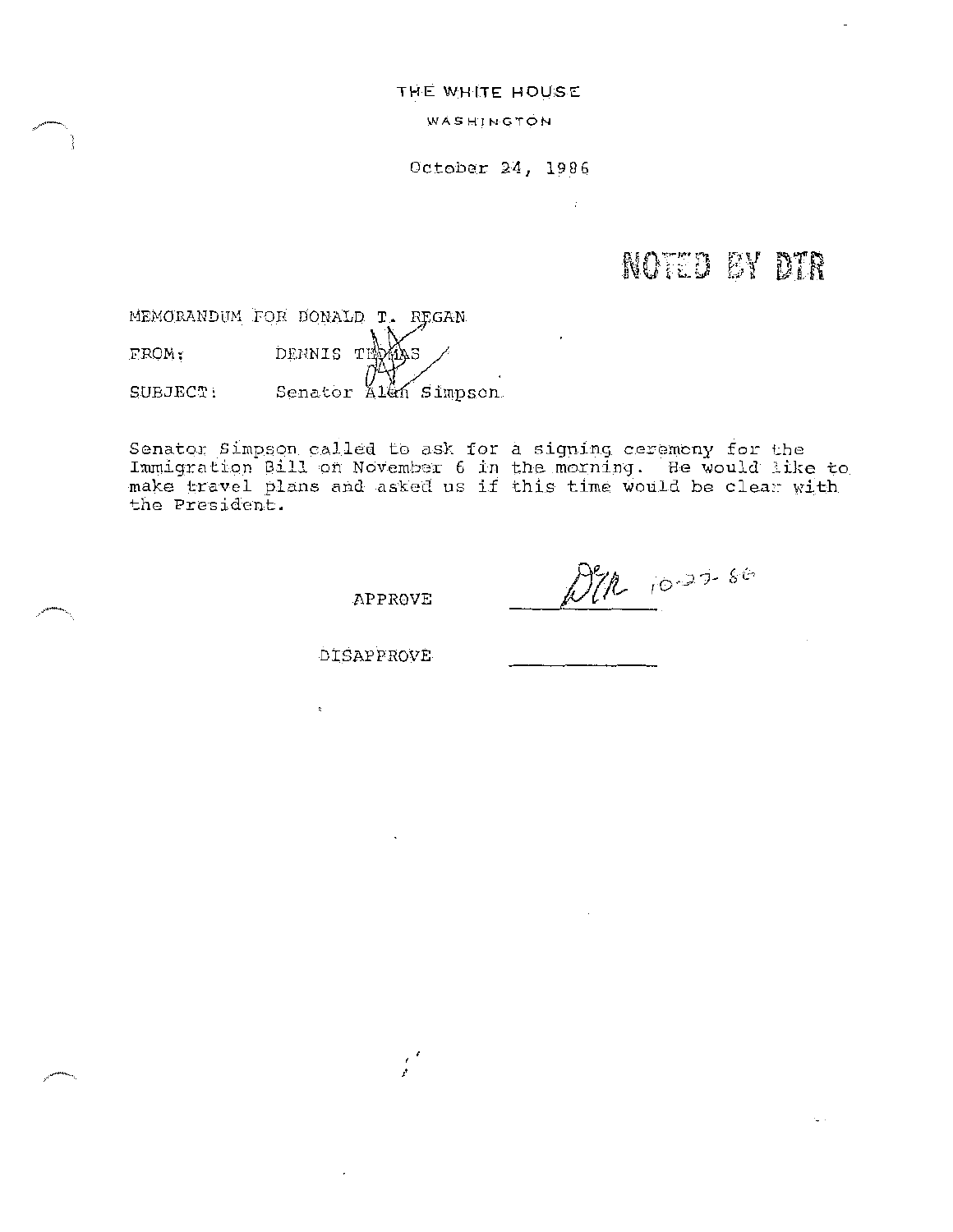

# EXECUTIVE OFFICE OF THE PRESIDENT OFFICE OF MANAGEMENT AND BUDGET WASHINGTON, D.C. 20503

# **NOV** O 5 **1986**

# MEMORANDUM FOR THE PRESIDENT

SUBJECT: Enrolled Bill S. 1200 - The Immigration Reform and Control Act of 1986 Sponsor - Sen. Simpson  $(R)$  Wyoming

## Last Day for Action

November 11, 1986 - Tuesday

## Purpose

To control illegal immigration to the United states.

## Agency Recommendations

Office of Management and Budget Department of Agriculture Department of Health and Human Services Department of State Department of Justice Department of Labor Department of Commerce Department of Defense Department of the Treasury National Security Council Department of Education Department of Housing and Urban Development Small Business Administration Council of Economic Advisers Approval Approval Approval Approval Approval (Signing statement attached) Approval No objection No objection No objection No objection Defers No comment No comment Disapproval

## Discussion

S. 1200 represents the culmination of an effort lasting almost six years to reform the immigration laws in order to curb the flow of illegal aliens into the United States. This landmark legislation would:

o prohibit, and impose penalties for, the employment of aliens who are in the country illegally;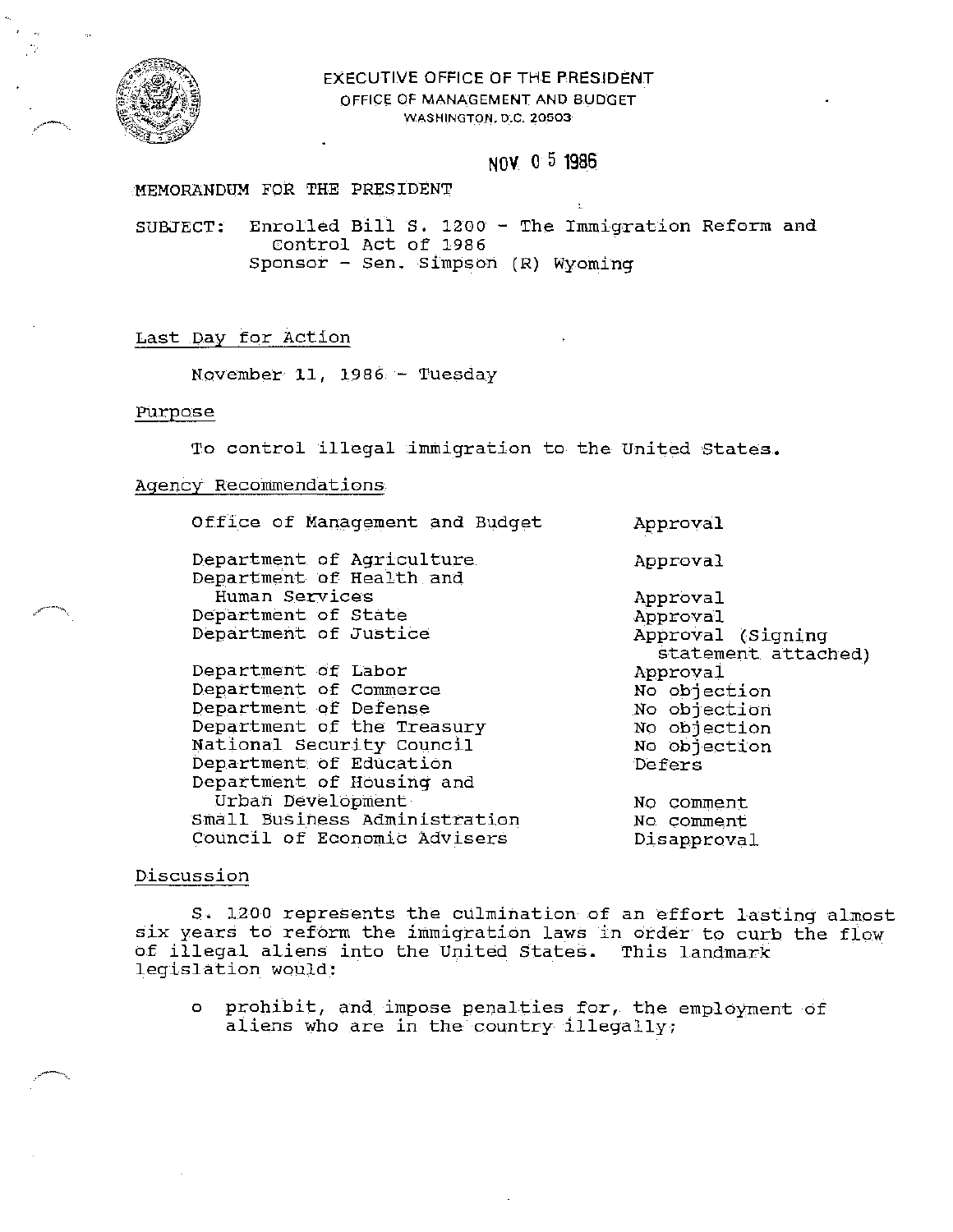- o increase,.Department of Justice enforcement activities along the border to prevent the unauthorized entry of aliens;
- o provide for the legalization of certain aliens who have been in the country illegally;
- o appropriate funds to reimburse the States for public assistance, health, and education costs resulting from the legalization program;
- o establish programs to permit the entry of aliens for agricultural work; and
- o prohibit unfair immigration-related employment practices.

In addition, the enrolled bill would (1) require the submission of numerous reports to Congress concerning implementation of the authorities in the enrolled bill and (2)' make miscellaneous immigration-related amendments.

A summary of the key provisions of the enrolled bill is contained in Attachment "A." Attachment "B" summarizes the appropriation authorizations and the appropriations contained in s. 1200.

# Agency Views and Signing Statement

Although the concerned departments and agencies generally recommend approval or have no objection to approval of the enrolled bill, the Council of Economic Advisers recommends that<br>you disapprove it. The Council recommends disapproval because. The Council recommends disapproval because, in part, the bill contains "seriously troublesome provisions that would place heavy enforcement burdens on employers, increase Federal budget costs, and implement inequitable and overly broad rederal budget costs, and implement inequitable and overly broad<br>legalization procedures." In making this recommendation,<br>however, the Council states that it "recognizes ... a variety<br>of issues must be voighed in addressin however, the Council states that it "recognizes . . . a variety of issues must be weighed in addressing the issue of immigration and that important considerations may mitigate against our advice."

In recommending the approval of S. 1200, the Department of Justice has prepared a signing statement for your consideration. The statement, while applauding the enactment of s. 1200, notes that "there are areas which need further modification" and that the Administration will work with the Congress to resolve such problems. In addition, the proposed statement would address concerns about several constitutional aspects of the enrolled concerns about severar conservational aspects of the enrolled<br>bill, and clarify the Administration's interpretation of these and other provisions.

 $-2-$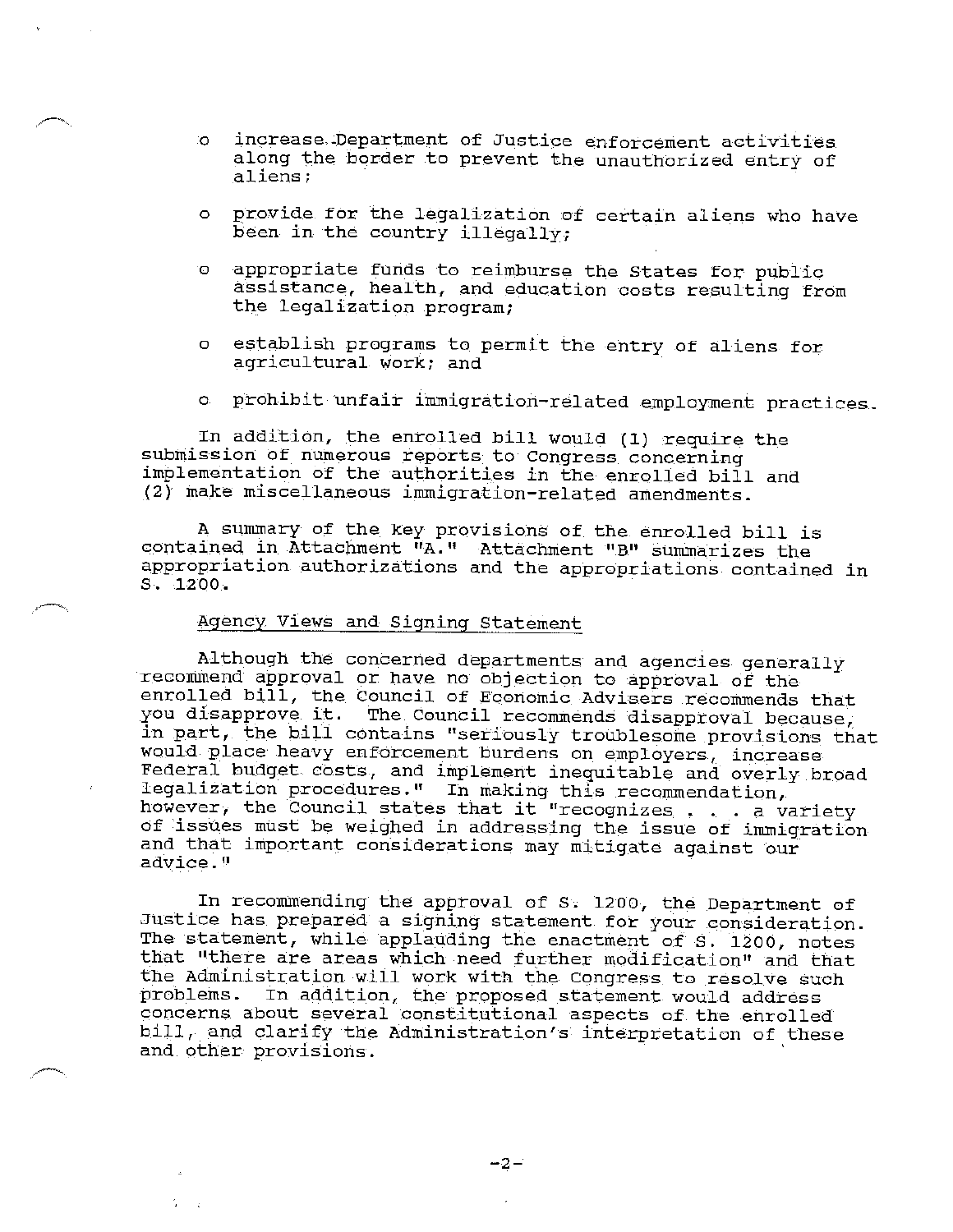In particular, the statement of Legal Intent portion sets forth interpretations of various provisions concerning (l) antidiscrimination, (2) the search warrant requirement, (3) legalization, (4) the special agricultural worker program, and (5) the advisory commissions. For example, the statement indicates that while the bill prohibits certain kinds of discrimination in connection with the employment of citizens and legalized aliens, it does not "preclude employers from sometimes treating aliens differently from citizens." The statement goes on to discuss the basis for this interpretation and the types of situations where disparate treatment would be permissible.

The proposed signing statement has been forwarded for review to the Departments of Agriculture, Health and Human Services, Labor, State, Housing and Urban Development, Education, Commerce, Defense, and the Treasury, as well as the Small Business Administration, the Council of Economic Advisers and the National Security Council. Agriculture, Labor, HHS and the NSC have suggested various changes to the proposed statement, which are currently under review by Justice. We will forward any revisions to the proposed signing statement upon receipt from Justice.

## Conclusion

S. 1200 incorporates difficult compromises reached by a number of divergent groups after lengthy congressional debate. AS a result, the bill contains numerous provisions that we consider unnecessary, inappropriate or burdensome (e.g., the two study commissions and numerous reporting requirements). Moreover, we are particularly concerned with (1) the special agricultural worker program, (2) the Federal Government reimbursement to the States for the cost of imprisoning certain felons who are illegal aliens, (3) the overall cost of the bill (\$6.3 billion through fiscal year 1991), including \$4 billion to reimburse the States for health, education and welfare costs, and (4) the\_advance appropriation of funds which bypasses the appropriations and budgeting process.

Accordingly, during. the next Congress we may seek amendments to these objectionable provisions, as well as others which the Justice Department addresses in its proposed signing statement, as indicated above. We expect that the concerned agencies will be considering such changes during the coming months.

We recognize, however, the fundamental importance of immigration reform and the key role that you have played in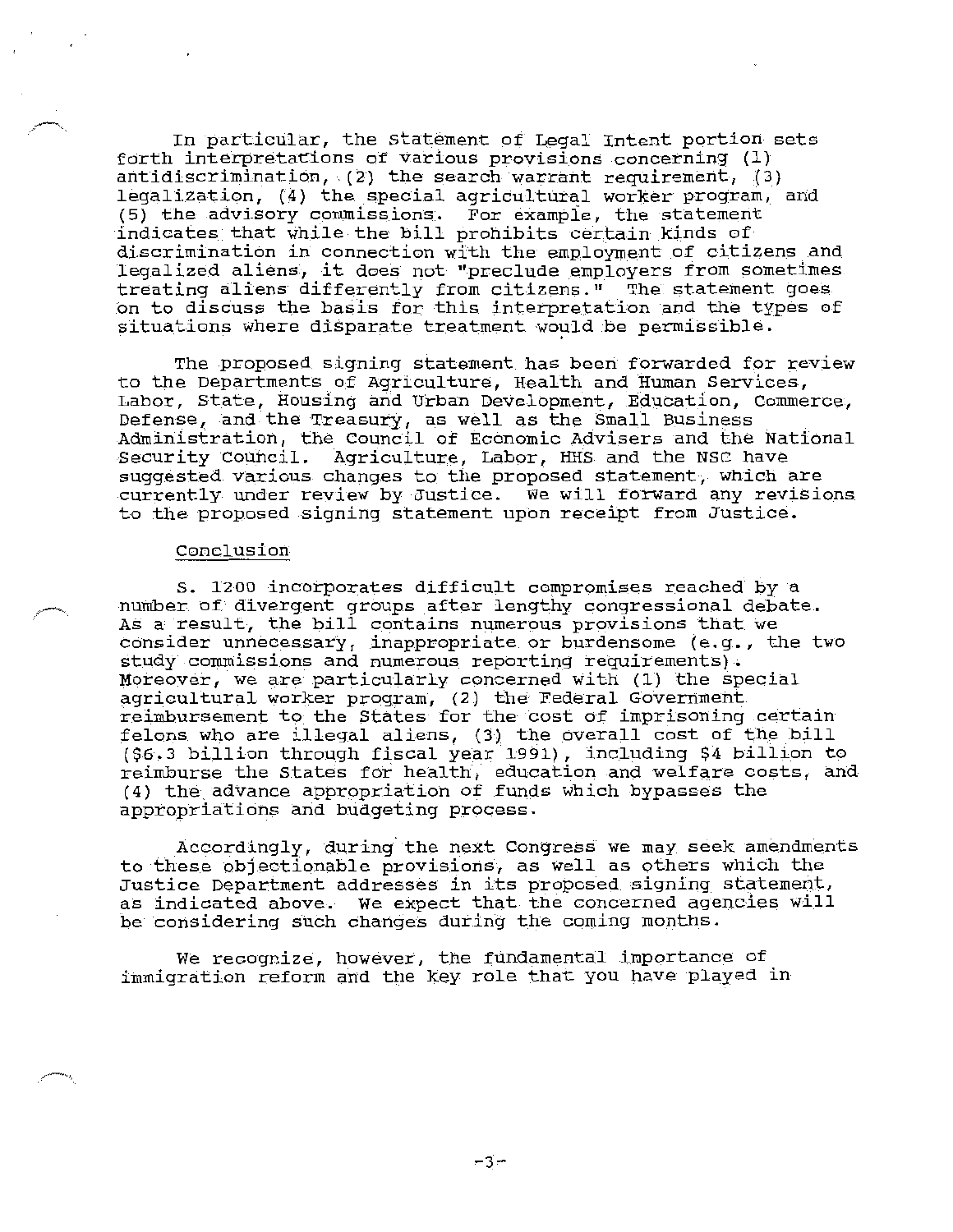obtaining the enactment of this important legislation. I therefore join the Departments of Justice, Agriculture, Labor, state and Health-and Human services in recommending your approval

of S. 1200.

Enclosures

 $\bar{\zeta}$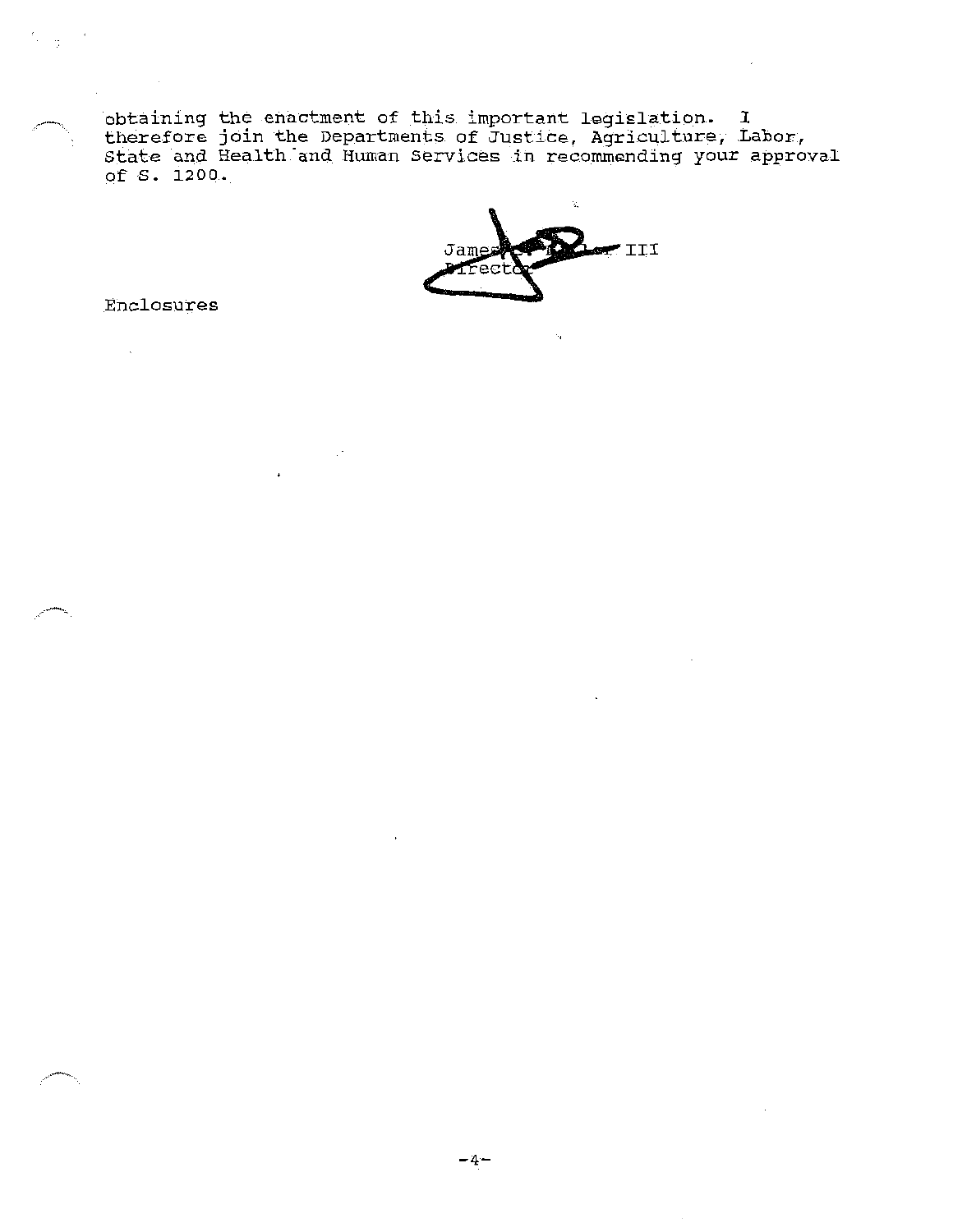ATTACHMENT A

# SUMMARY OF S. 1200 - THE IMMIGRATION REFORM AND CONTROL ACT OF 1986

# EMPLOYER SANCTIONS

# -- Prohibitions Against Employment of Unauthorized Aliens

S. 1200 would make it unlawful for any person knowingly to hire, recruit, or refer for a fee any alien not authorized to work in the United States. The bill would also make it unlawful for a person to continue to employ an alien if the employer knows the alien is or has become unauthorized to work in the United States. Employers would be required to verify the immigration status of all newly hired persons (by examining a U.S. passport or other documents specified in the enrolled bill) and attest in writing, under penalty of perjury, to having verified that the employee is authorized to work in the United This requirement would be waived if an employee's status was verified by a State employment agency and the employer retained a certification which evidenced such verification. Before being hired, an employee would also have to attest in writing as to his employment eligibility.

# -- Evaluation of Employment Verification Requirements

The enrolled bill requires the President to evaluate the system to verify employment eligibility and implement those changes necessary to make the system more secure, upon providing the Congress with appropriate notice. No major change (e.g., a telephone verification system) may be implemented unless Congress specifically provides funds for such purpose. The President is authorized, however, to conduct "demonstration" projects subject to limitations contained in the enrolled bill.

## -- Recordkeeping Requirement

Employers would be required to retain the attestation forms and make them available to Immigration and Naturalization Service or Department of Labor personnel. "Good faith" compliance with these recordkeeping requirements would allow an employer to establish an "affirmative defense" against a charge of having violated the employer sanctions. Failure to maintain the records would, however, subject the employer to a civil fine of up to \$1,000.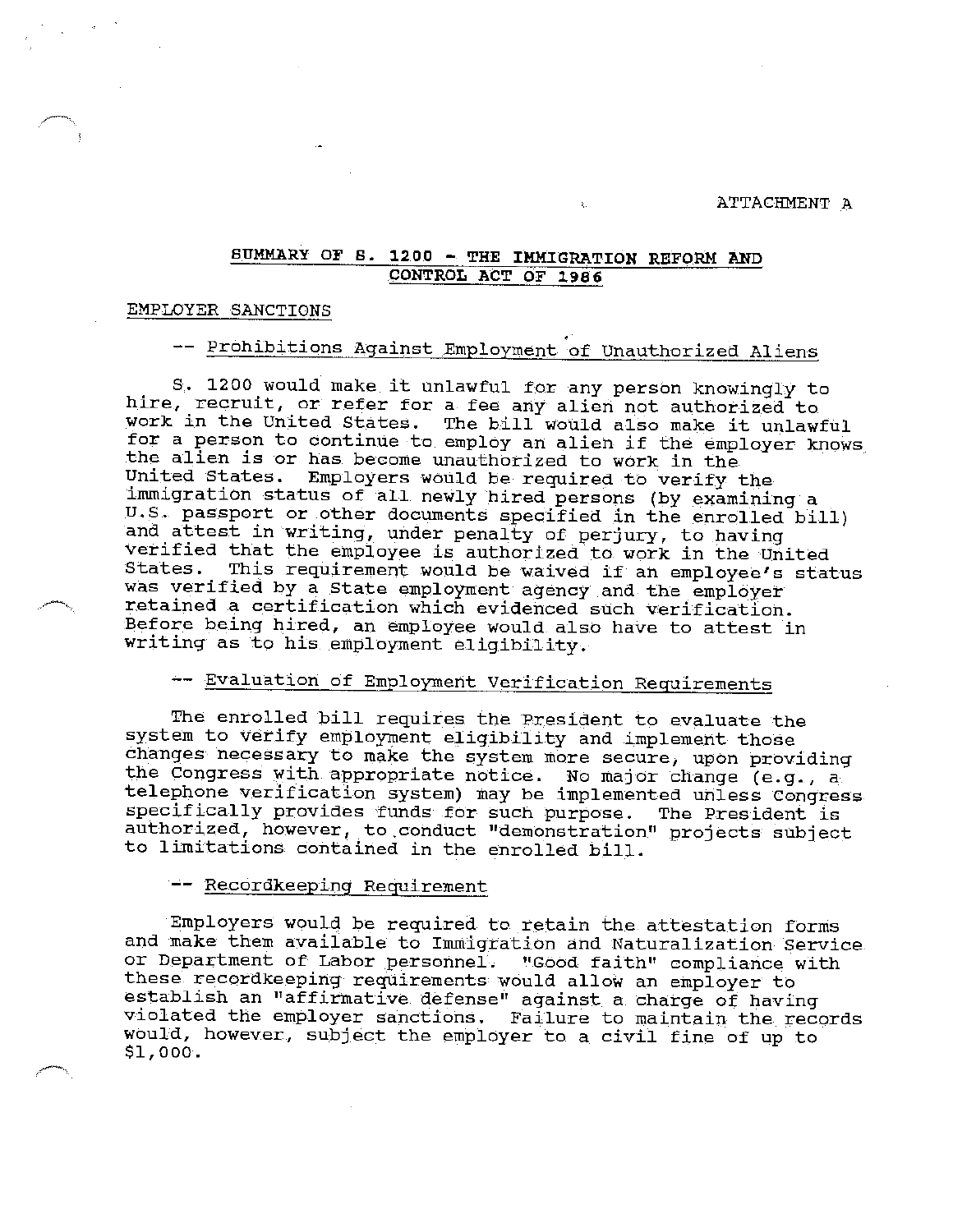# -- Penalties for Hiring Violations

Employers convicted of a hiring violation would face a fine of \$250 to \$2,000 per illegal alien for the first offense; \$2,000 to \$5,000 for a second offense, and \$3,000 to \$10,000 for a third offense. Persons convicted of "pattern or practice" violations would be subject to a \$3,000 fine and six months in prison for each alien illegally employed. The bill would establish a six-month education period during which employers would not be subject to penalties, and provides that during the subsequent 12-month period a violator would be given a warning citation for the first offense.

# -- sunset Provision

The prohibitions against the employment of unauthorized aliens and related provisions would be terminated after approximately four years if (1) the Comptroller General finds that the sanctions have resulted in a widespread pattern of discrimination against citizens or eligible aliens seeking employment and (2) Congress enacts a joint resolution adopting the Comptroller General's determination. In this regard, beginning one year after the enactment of the enrolled bill, and for three years thereafter, the Comptroller General would be required to prepare an annual report to the Congress which includes (1) findings concerning implementation of the employer sanctions and (2) a specific determination as to whether such sanctions have resulted in discrimination *in* employment on the basis of national origin.

The report of the Comptroller General would also be reviewed by a joint task force consisting of the Attorney General, the Chairman of the Commission on Civil Rights, and the Chairman of the Equal Employment Opportunity Commission. If the Comptroller General's report finds that the employer sanctions have resulted in discrimination, the task force would be required to prepare a report to the Congress containing legislative recommendations to deter or remedy the discrimination.

## INCREASED ENFORCEMENT

# -- Additional Authorizations for Department of Justice

S. 1200 would authorize additional appropriations of \$422 million for the Immigration and Naturalization Service (INS) in fiscal year 1987. The Continuing Resolution for 1987 appropriated \$593 million for the INS. It would also authorize an additional \$419 million for 1988. The bill would require that a sufficient portion of these funds be used to increase the number of INS border patrol personnel by 50 percent over the 1986 fiscal year level (3,693 positions).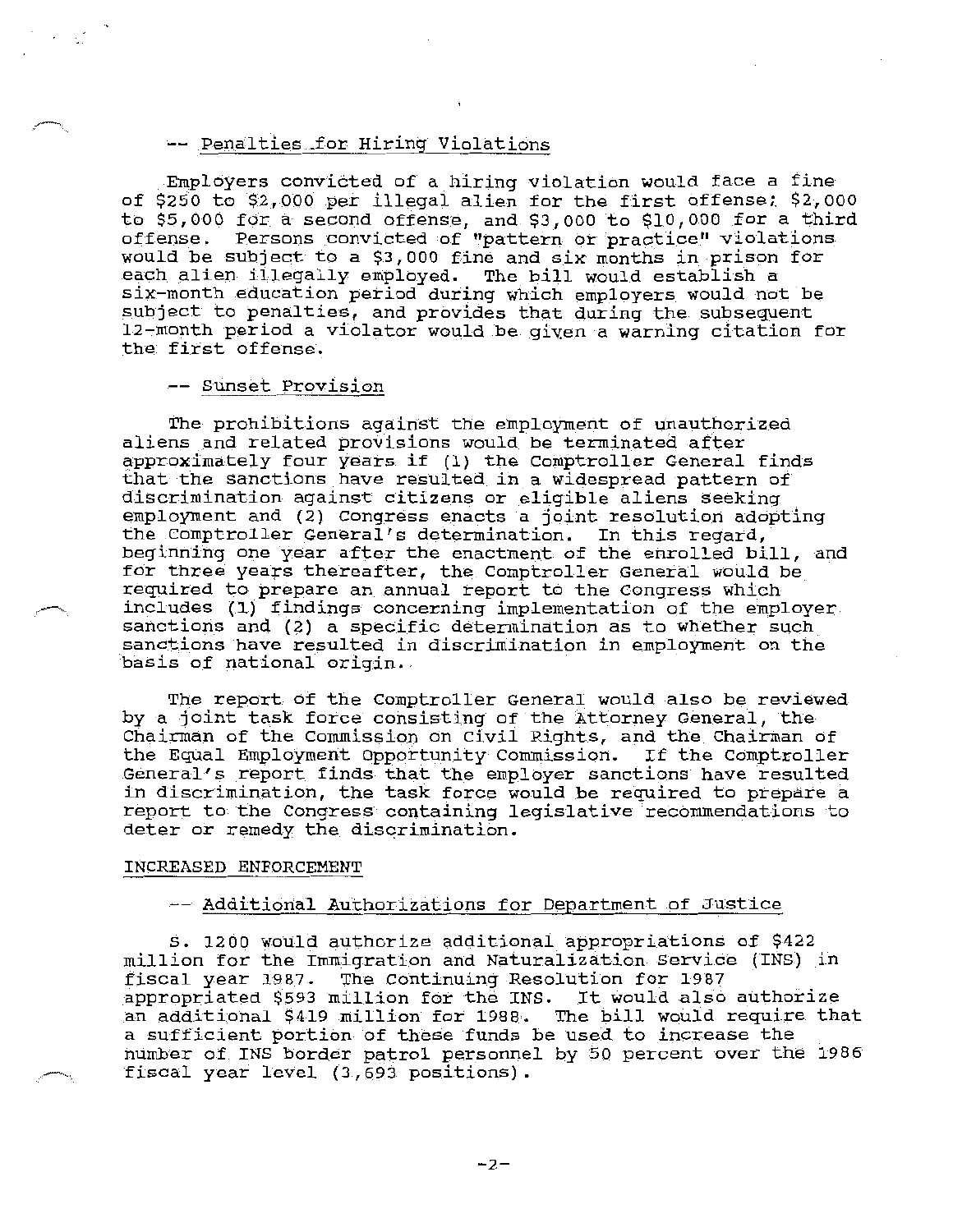The Department's existing Executive Office of Immigration Review would also be authorized additional appropriations of \$12 million in fiscal year 1987. The Continuing Resolution for 1987 appropriated \$16 million for the Office. The bill would also authorize an additional \$15 million in fiscal year 1988.

S. 1200 would authorize \$35 million for an immigration emergency fund, which would be available, in part, to provide for increased border patrol or other INS enforcement activities in the event that the President determines that an immigration emergency (e.g., the 1980 Cuban boat-lift) exists.

## -- Related Provisions

INS officers would be required (absent the consent of the owner) to obtain a search warrant before entering a farm or other outdoor agricultural operation in order to enforce the immigration laws. Criminal penalties for smuggling an alien into the United States would be increased, subjecting offenders to a possible five year prison sentence in addition to fines specified in applicable criminal statues.

States would also be required to verify, through INS computer records, the legal status of all aliens applying for benefits under certain programs of public assistance. The secretaries of the Federal departments which administer the programs subject to this requirement would be authorized to grant a waiver from this requirement if (1) compliance would not be cost effective or (2) an equally effective status verification system already exists.

## LEGALIZATION

S. 1200 would legalize the status of undocumented aliens who have continuously resided in the United states prior to January 1, 1982. Aliens satisfying this and additional requirements (e.g., no felony convictions) would be granted temporary resident status. After 18 months these temporary residents could obtain permanent residence status after satisfying various requirements, including demonstration of basic citizenship skills (e.g., a minimal understanding of English and a knowledge of American history). (Generally, under existing law, a person with permanent resident status may apply for U.S. citizenship after being in such a status for a five-year period.)

The Attorney General would be authorized in his discretion to waive the citizenship skills requirement for any alien 65 years of age or older. In addition, the bill would specify that Cubans and Haitians who entered the United States prior to January 1, 1982, would be eligible for adjustment to permanent resident status if application is made within two years of enactment of this bill.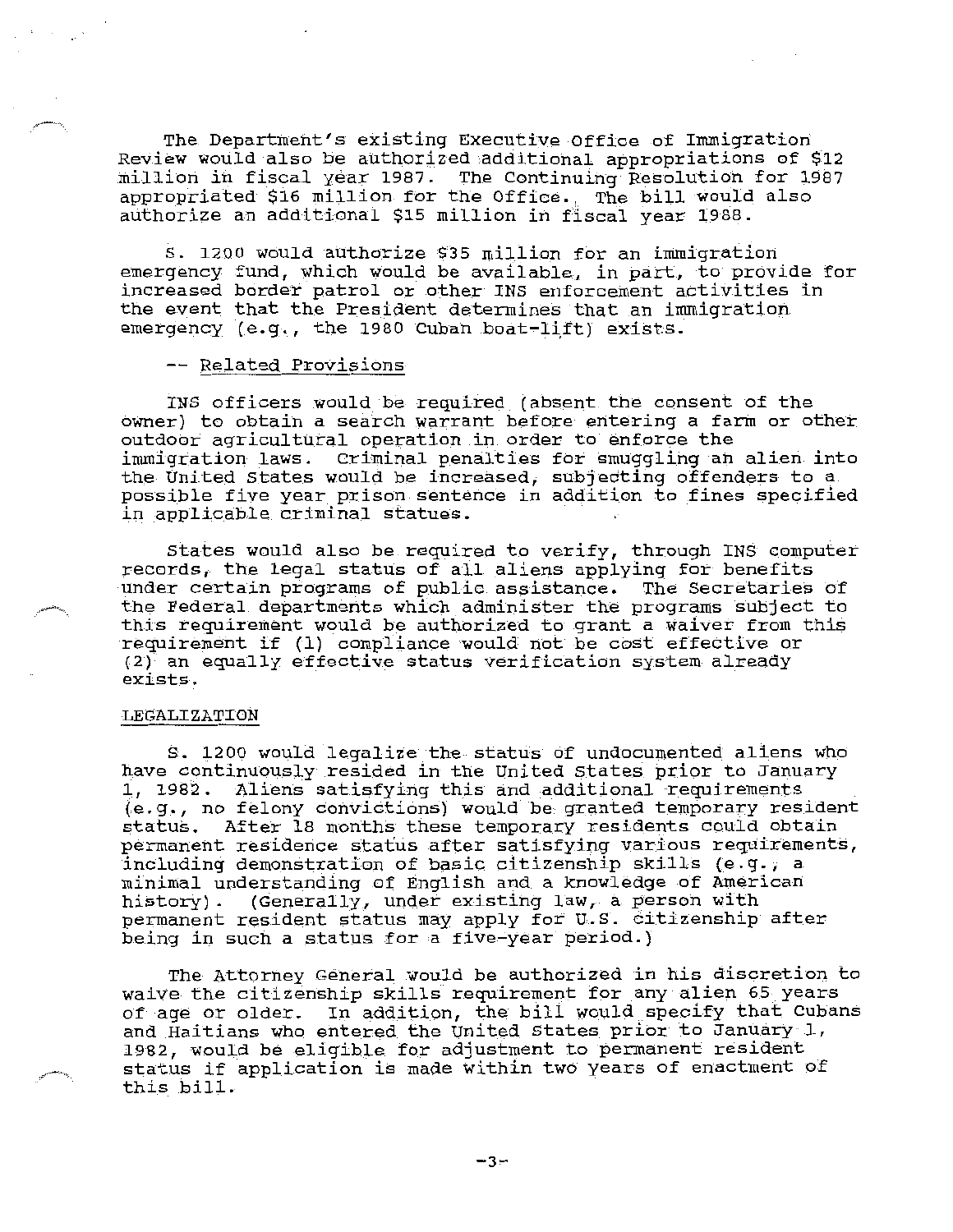## PUBLIC WELFARE ASSISTANCE AND REIMBURSEMENT TO STATES

Generally, aliens would, for the first five years of their legalized status, be barred from receiving most forms of federally-funded public assistance. An exception would permit legalized aliens to receive emergency medical care. Aliens who are aged, blind, disabled, children, or pregnant would also be able to receive assistance under Federal programs, and the bar would not apply to Cuban and Haitian entrants as defined in the bill.

The bill would appropriate up to \$1,billion a year in each of four fiscal years, beginning with fiscal year 1988, for the States' additional public assistance, health, and education costs incurred as a result of the legalization program. Payments to the States would be offset by the amount spent by the Federal Government for programs of financial, medical, and Food Stamp assistance provided to the excepted classes of newly legalized aliens. States would have to apply for the Federal payments, and the funds would be allocated according to a formula to be developed by the Secretary of Health and Human Services. Amounts paid to the States would remain available until the end of fiscal year 1994.

In addition, s. 1200 also would permanently authorize the appropriation of "such sums as are necessary" to reimburse States for the costs of imprisoning certain illegal aliens or Cuban nationals convicted of felonies. (The Attorney General would be directed to reimburse states for such costs, subject to amounts provided in advance in appropriations acts.)

## TEMPORARY WORKER PROGRAMS

## -- Special Agricultural Worker Provisions

S. 1200 would establish a special program to allow certain aliens who have harvested perishable commodities to be eligible to remain in the country on a permanent basis. Pursuant to the program, two separate categories of workers would be eligible for legalization.

The first category of aliens who could apply for temporary resident status would be those who have worked at least 90 days in the United States performing "seasonal agricultural services" (as defined in the bill) during the one-year period ending May 1, 1986. In general, after two years in the temporary resident status, such aliens could be adjusted to permanent resident status.

The second category would consist of up to 350,000 aliens who have performed seasonal agricultural services for at least 90 days for each year during the three-year period ending May 1, 1986. These aliens would be able to adjust to permanent resident status after having been a temporary resident for one year.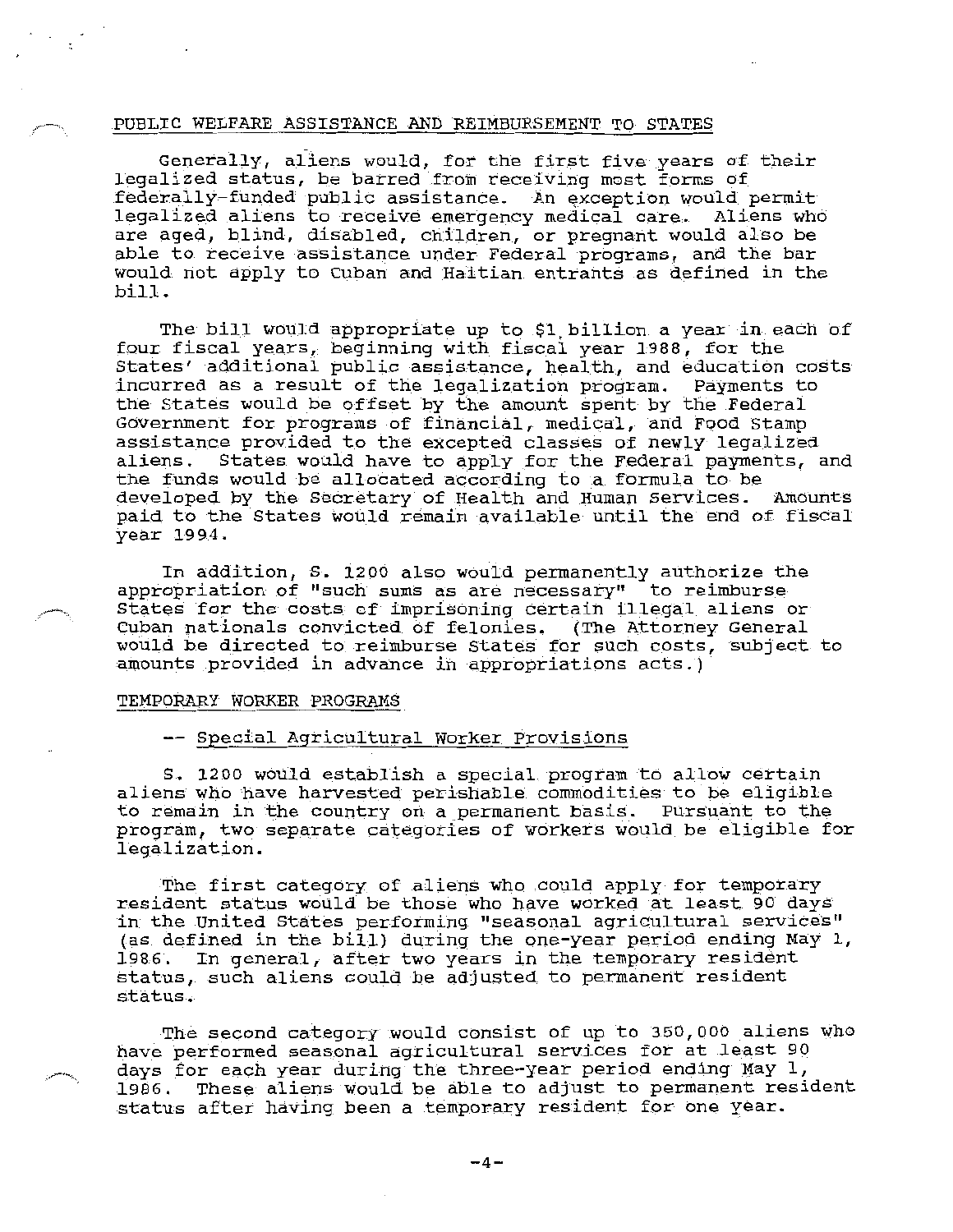Workers in bath categories would not have to remain in agricultural jobs once having received temporary resident status. All "special agricultural worker" aliens who are legalized under this program would be barred for five years from participating in the program of Aid to Families with Dependent Children, but may seek Medicaid and Supplemental Security Income benefits to the same extent as aliens legalized under the bill's general<br>legalization program. In addition, the special agricult In addition, the special agricultural worker aliens would be eligible for Food Stamp benefits, and could qualify for other forms of assistance not available to aliens under the general legalization program depending on how the bill's provision are interpreted.

Since those admitted as special agricultural workers would not necessarily choose to remain employed in agriculture, S. l200 contains a "replenishment" program. Under the replenishment program, the Attorney General would be required (for each fiscal year 1990 through 1993) to grant temporary resident status to additional qualified aliens, if available, to replace the special agricultural workers who seek employment outside of the<br>agricultural sector. (The number of "replenishment" wo (The number of "replenishment" workers that could receive temporary resident status would be determined pursuant to limitations specified in the enrolled bill.)

Replenishment workers would be required to work in agriculture at least 90 days each year for three years *in* order to avoid becoming subject to deportation. After this period, the replenishment workers would be eligible for permanent resident status. Replenishment workers who subsequently seek to become Replenishment workers who subsequently seek to become naturalized citizens must perform seasonal agricultural services for 90 days per year for a total of five years. The replenishment workers, like the agricultural workers that they replace, may seek Supplemental Security Income and Medicaid benefits. They may also participate in the Food Stamps program if eligible, but, with this exception, would otherwise be subject to the same limitations on benefits imposed under the general legalization program.

## -- H-2A Temporary Agricultural Workers

The existing program to admit foreign workers into the United States on a temporary basis (the "H-2" program) would be streamlined under S. 1200. The bill would establish a new nonimmigrant category (H-2A) for the admission of temporary foreign agricultural workers, and contains administrative provisions governing the operation of the program. Included in these provisions is an expedited procedure for admitting H-2A workers when the Secretary of Labor's determination that qualified U.S. workers would be available for employment at a future date subsequently proves to be incorrect. Also, the bill would make H-2A workers eligible for legal assistance on job-related issues, such as wages and working conditions, from the Legal Services Corporation.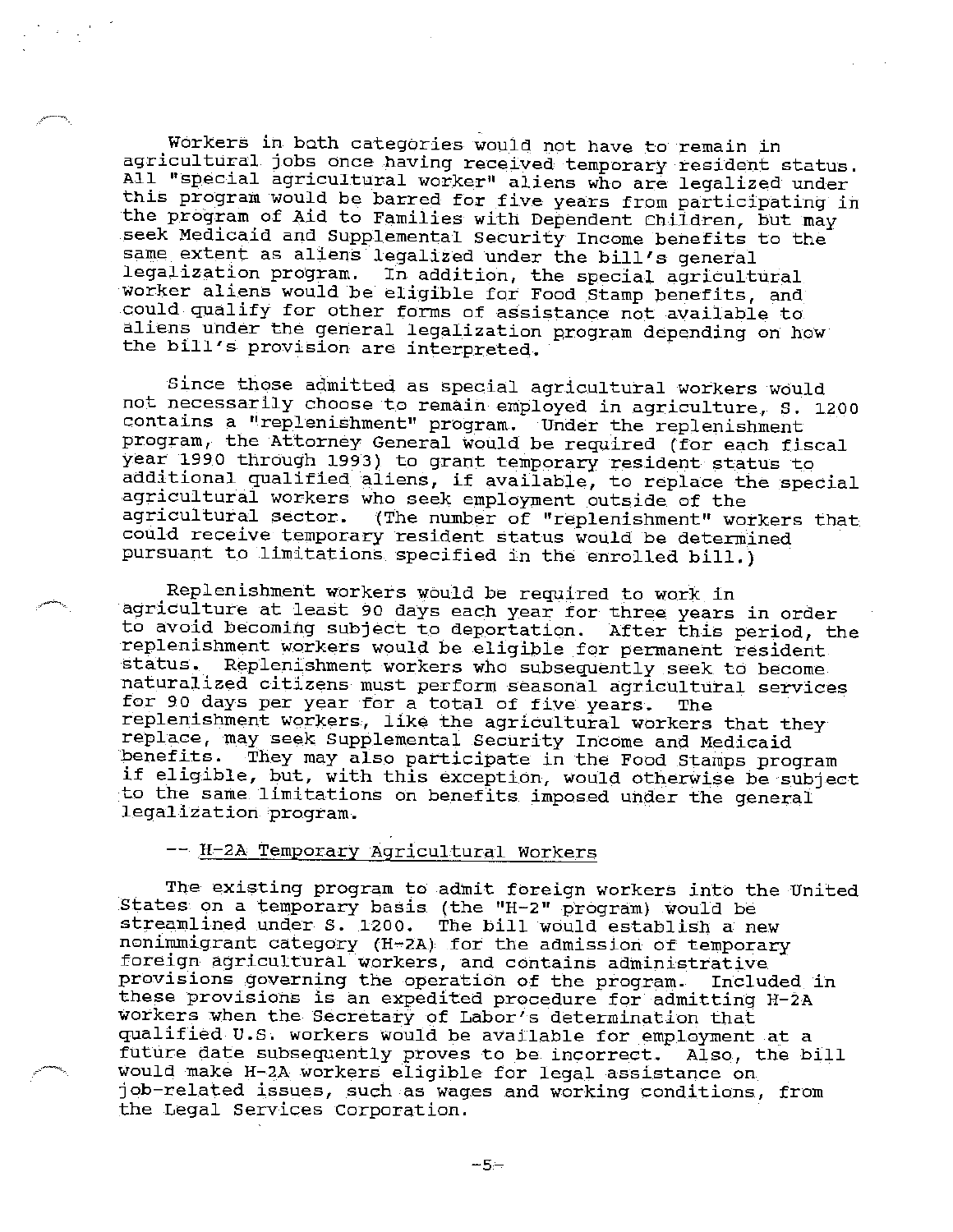S. 1200 also contains a "sense of the Congress" provision which states that the President should establish an advisory commission to consuit with Mexico and other appropriate countries in order to advise the Attorney General concerning the operation of the H-2A program.

# commission on Agricultural Workers

S. 1200 would create a Commission on Agricultural Workers to evaluate the impact of the special agricultural worker provisions<br>as well as the availability of domestic farm labor. The as well as the availability of domestic farm labor. Commission is to be composed of twelve members (six members would be appointed by the President, three by the Speaker of the House of Representatives, and three by the President pro tempore of the Senate). The Commission would be required to report to Congress (not later than five years after the enactment of this bill) on its findings and any recommendations concerning agricultural workers. Such sums as as may be necessary are authorized for the Commission, which would expire 64 months after the enactment of this bill.

## ANTIDISCRIMINATION PROVISIONS

S. 1200 would prohibit unfair immigration-related employment practices, and require the President to appoint, with the advice and consent of the Senate, a Special Counsel within the Department of Justice to investigate charges and bring complaints before an administrative law judge concerning such practices. (The bill defines "unfair immigration-related employment practice" to include discrimination against a job applicant based on the applicant's national origin or citizenship status. With respect to legalized aliens, the prohibition applies only to those who have evidenced an intention to become a citizen.) S. 1200, however, contains several exceptions to the definition, specifying that: (1) employers would not be liable for hiring citizens or United States nationals in preference to an alien if both were equally qualified and (2) the antidiscrimination provisions do not apply to employers of three or fewer persons. Persons would be authorized to file an employment practice complaint before an administrative law judge if the Special Counsel has not done so within 120 days of receiving the charge.

Penalties for employers who violate the antidiscrimination prohibitions would include fines not exceeding \$1,000 for each person discriminated against as well as a requirement to hire the person with a possible award of back pay. The antidiscrimination provisions would be subject to repeal, however, if: (1) the employer sanctions are repealed or (2) Congress passes a joint resolution containing a finding that such sanctions had (a) resulted in no significant discrimination or (b) created an unreasonable burden on employers.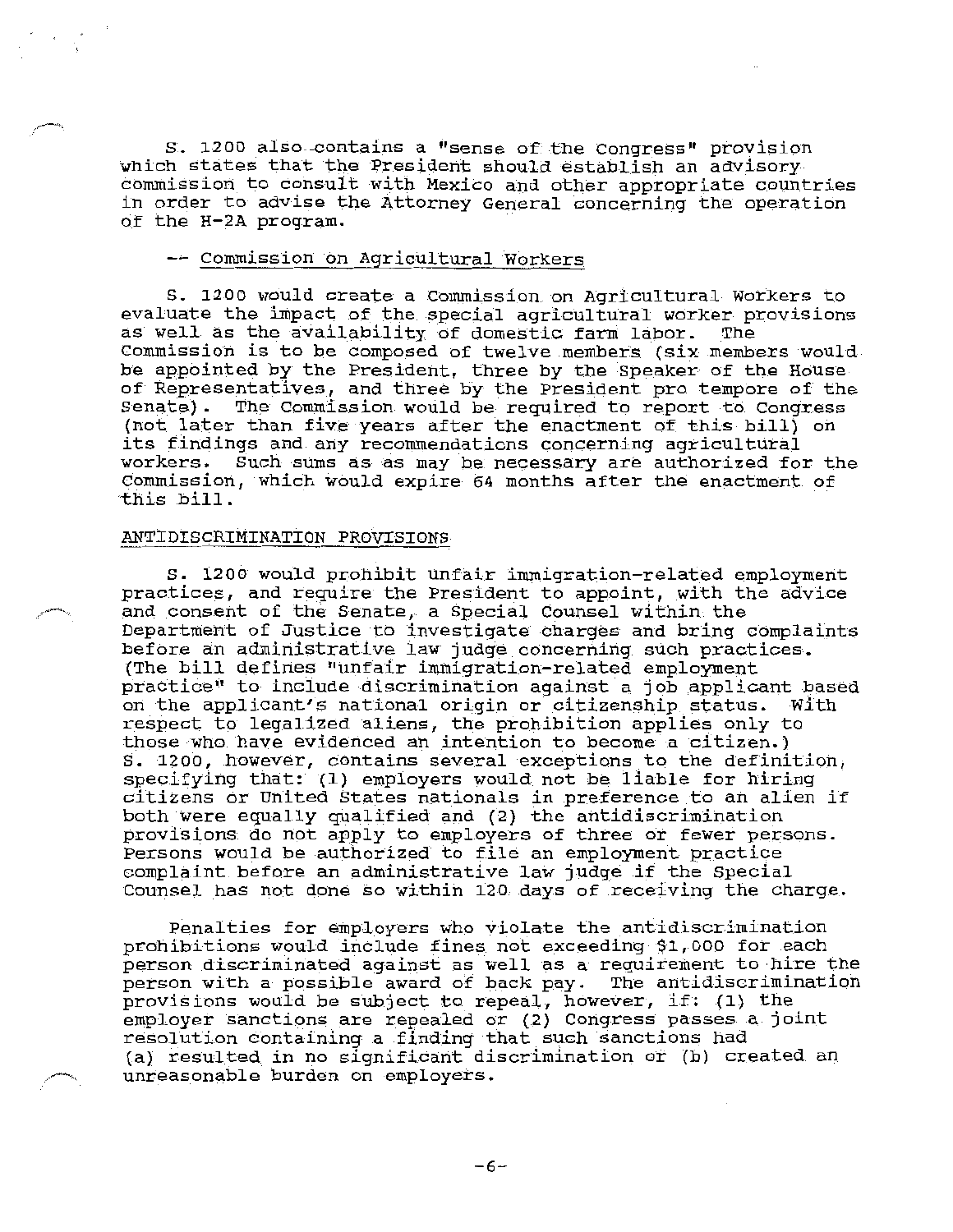## REPORTING REQUIREMENTS

s. 1200 contains numerous reporting requirements. The President is required to submit to the Congress by January 1, 1989, and every three years thereafter, a comprehensive report on the impact of immigration on the United States. In addition, the President must submit various reports concerning employer sanctions, the temporary agricultural worker  $(H-2A)$  program, and the legalization program. A "sense of the Congress" provision states that the President should consult with the President of Mexico concerning the effect of the bill on Mexico, and report to the Congress any changes "that may be necessary." The Attorney General would also be required to report on the type of equipment and resources needed by the INS to carry out it responsibilities under the bill.

## MISCELLANEOUS PROVISIONS

Other provisions contained in *S.* 1200 would:

- provide special immigrant status to certain officers and  $-$ employees of international organizations (such as the United Nations and the World Bank) and their immediate families, thereby pennitting these persons to remain in the United States after completion of employment with these organizations;
- permit certain natural fathers of children born out of wedlock to petition for the admission of such children to the United States;
- -- adopt a "sense of the Congress" that political prisoners from Cuba should be admitted to the United States;
- authorize the Attorney General and the Secretary of State to establish a three-year pilot program for up to eight countries allowing nonimmigrant visitors to enter the United states for up to 90 days without first obtaining a visa, and require the Attorney General and Secretary of State to report to the Congress on program results and recommendations for its extension;
- increase the legal immigration ceilings for colonies from 600 to 5',000 (this provision anticipates additional persons seeking to immigrate to the United States when Hong Kong becomes part of the Peoples Republic of China);
- require the Attorney General to begin deportation proceedings as expeditiously as possible when aliens have been convicted of deportable offenses; and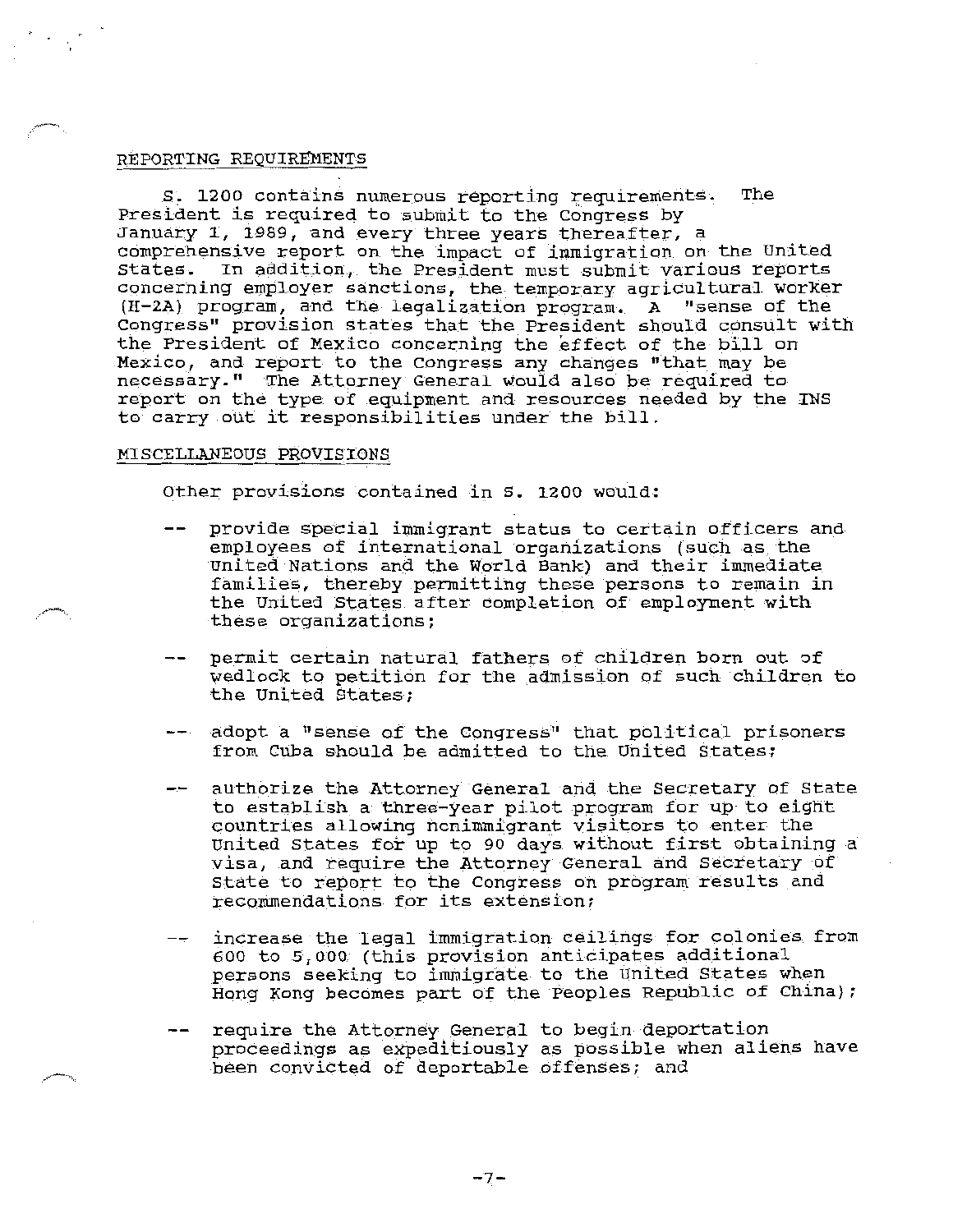require the Secretary of Defense to provide the Attorney General with a list of Defense Department facilities· that could be made available to the Bureau of Prisons for incarceration of aliens subject to deportation or exclusion.

Finally, S. 1200 would establish a Commission for the Study of International Migration and Cooperative Economic Development, which, in consultation with the governments of Mexico and other appropriate countries in the Western Hemisphere, would examine {l) the conditions which encourage alieps to illegally enter the United States and (2) the use of reciprocal trade and investment programs to alleviate such conditions. The Commission's 12 members (three members would be appointed by the Speaker of the House of Representatives, three members by the Minority Leader of the House, three members by the Majority Leader of the Senate and three members by the Minority Leader of the Senate) must be appointed within 90 days after the enactment of this bill. Not later than 3 years after the appointment of its members, the Commission would be required to report its findings and recommendations to the Congress. The bill authorizes "such sums as may be necessary" for the Commission, which would be terminated not later than 30 days after its report is submitted.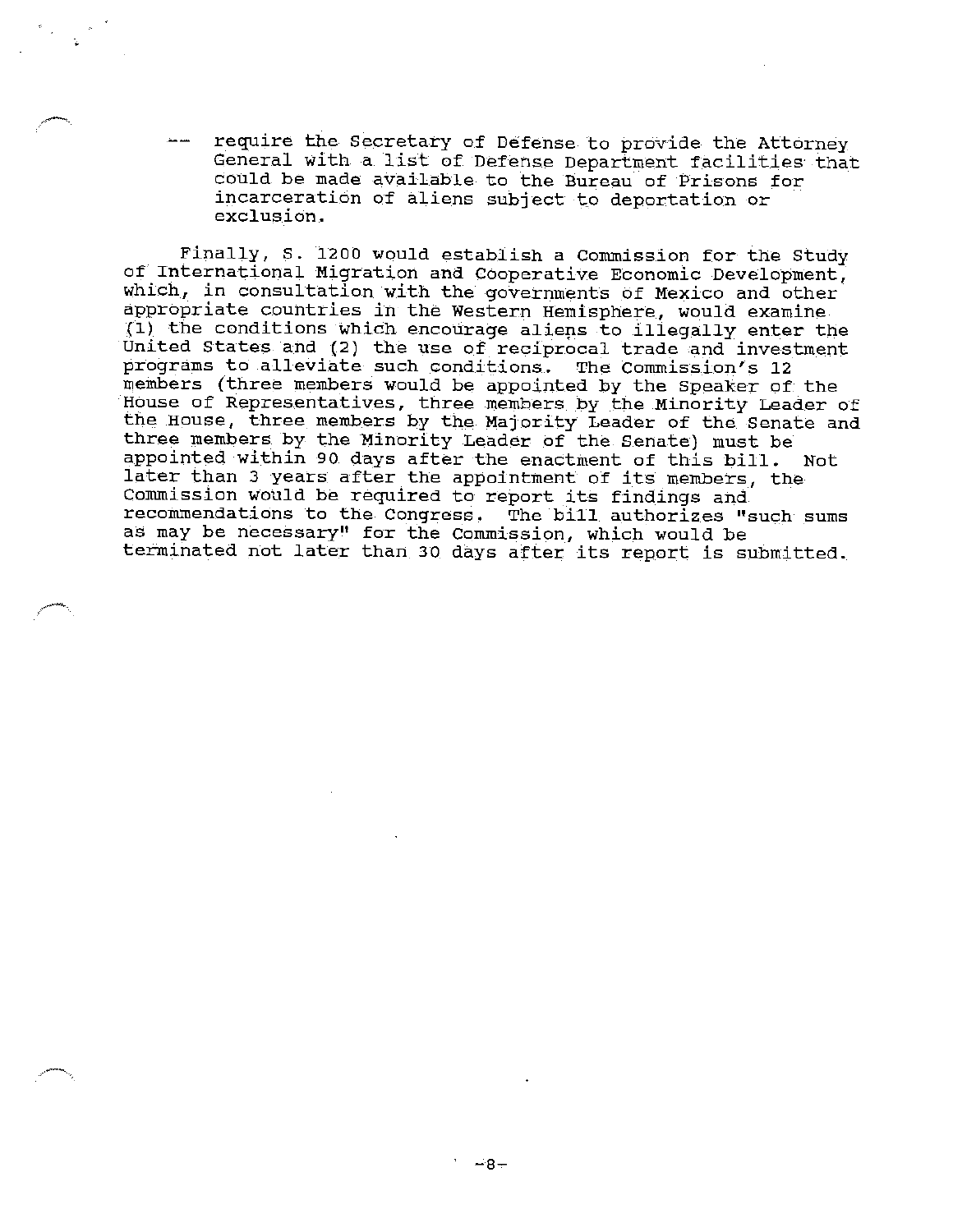## ATTACHMENT B

)<br>|-<br>|-

# s. 1200 - The Immigration Reform and Control Act of 1986 (Budget Authority in Millions)

) and the contract of  $\{1, 2, \ldots, n\}$ 

| Authorized Amounts                                          | 1987 | 1988  | 1989  | 1990  | 1991  | Total<br>1988-1991 |
|-------------------------------------------------------------|------|-------|-------|-------|-------|--------------------|
| Health, Welfare & Education<br>(Reimbursement to States) 1/ |      | 1,000 | 1,000 | 1,000 | 1,000 | 4,000'             |
| Immigration & Naturalization<br>Service 2/                  | 422  | 419   | 424   | 428   | 431   | 2,124              |
| Executive Office of Immigration<br>Review<br>2/             | 12   | 15    | 16    | 17    | 18    | 78                 |
| Department of Labor -<br>Wage & Hour Division               | 10   | 10    | 10    | ΊO·   | 10    | .50                |
| Immigration Emergency Fund                                  | 35   |       |       |       |       | 35                 |
| Total 3/                                                    | 4.79 | 1,444 | 1,450 | 1,455 | 1,459 | 6,287              |

- 1/ Includes State general assistance, public health, and education costs, and for those exempt from the bar on Federal benefits, Food Stamps, Medicaid, Supplemental Security Income and Unemployment compensation. (S. 1200 actually apprdpriates the amounts shown.)
- *y* Although only specifically authorized for 1987 and 1988, these additional costs can be expected for several years.
- \_1/ Additional items were authorized on a "such sums as necessary" basis. One of the most costly is expected to be the reimbursement to the States for incarcerating felons who are illegal aliens or Mariel Cubans, Justice estimates these cost at about \$200M per year.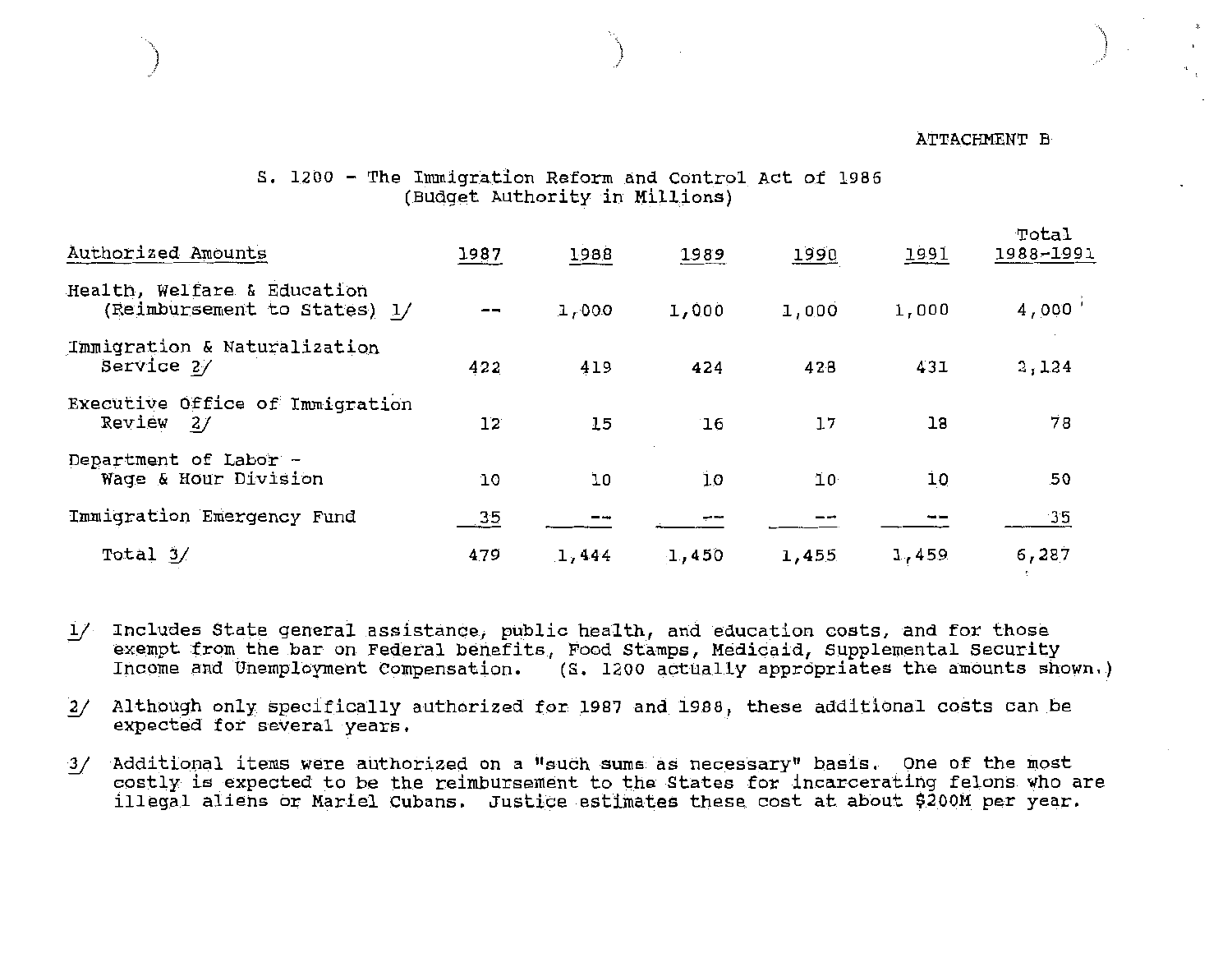THE WHITE HOWGE

WAS HIME TUR

January 13, 1987

TO, ROBERT M. GATES ACTING DIRECTOR, CENTRAL INTELLIGENCE AGENCY

ALAN C. NELSON COMMISSIONER, IMMIGRATION AND NATURALIZATION SERVICE

EDWIN MEESE, III ATTORNEY GENERAL OF THE UNITED STATES

> DETERMINATION PURSUANT TO SECTION 403h, TITLE 50, UNITED STATES CODE

On Monday, January 12, 1987, after becoming aware of the plight of Mrs. Anne Brusselmans, the President initiated contacts with the Central Intelligence Agency, the Immigration and Naturalization Service, and the Department of Justice in order to accomplish, as soon as practicable, the granting to her of permanent resident status in the United States.

Mrs. Brusselmans, 81, was a leader in the "underground railroad" which helped downed U.S. and Allied flyers escape from Nazi-occupied Belgium during World War II. At great personal risk, she ran a spy network that fed intelligence about German troop movements to the Allies in England and helped Jews by providing them with phony papers. She is credited with sa\_ving more than 200 pilots, subjecting herself and her family to serious hazard in the process. The Nazis issued a death warrant for her when her activities were discovered, but she proceeded nonetheless. At the conclusion of the war, she was awarded several honors from the Allied countries, including the Medal of Freedom.

For six years, Mrs. Brusselmans has sought permanent resident status so that she may live the remainder of her life with her daughter in Florida. Although an effort was made to introduce legislation to make her a citizen, it was stalled in a congressional committee. Last month, upon learning that she would soon be forced to leave America, she suffered a heart attack and her doctors feel she has perhaps two years to live.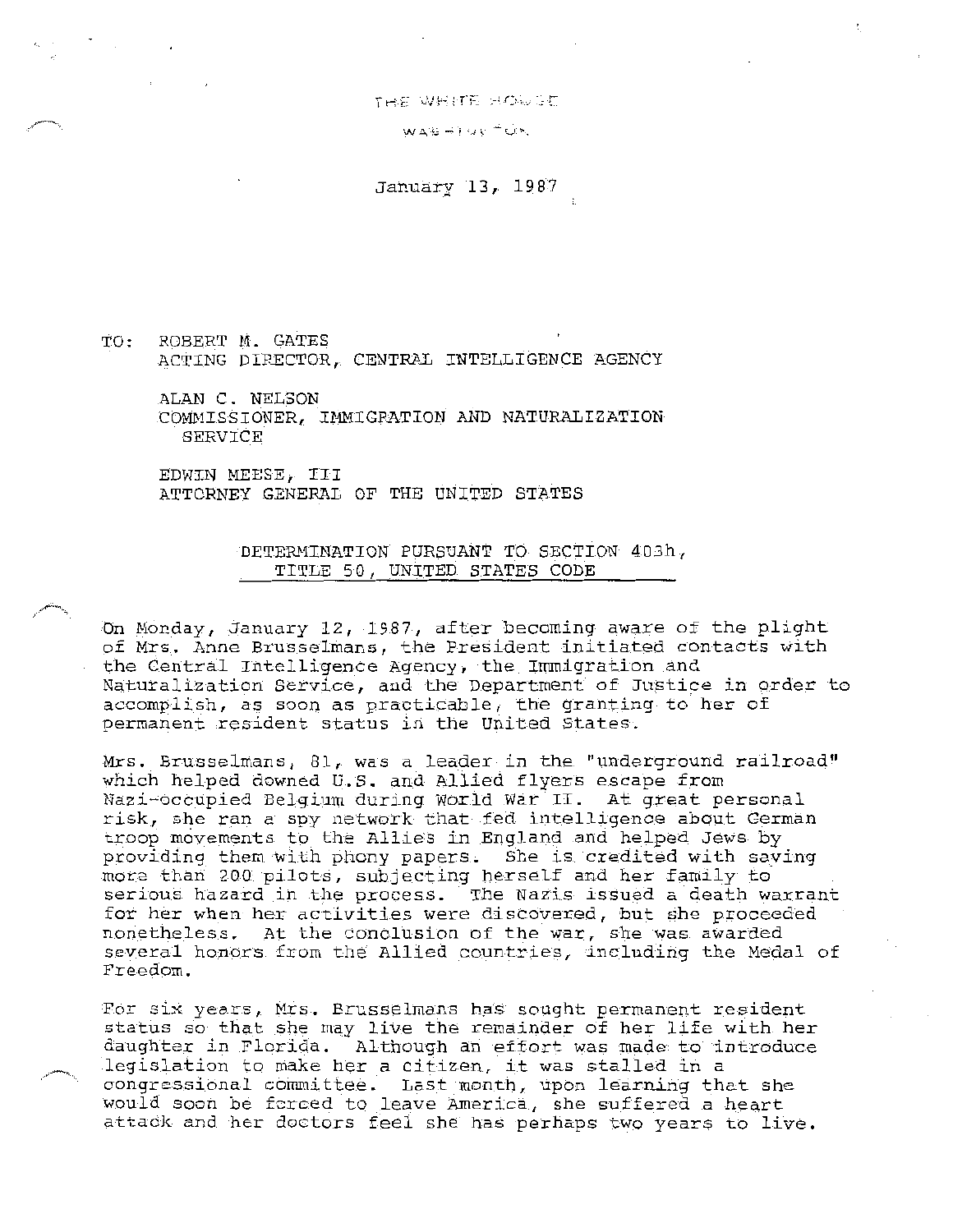In view of the foregoing, the President believes that Mrs. Brusselmans is eligible for permanent resident status pursuant to the procedures set forth in§ 403h, Title 50, United States Code, which authorizes the Director of Central Intelligence Agency, the Attorney General, and the Commissioner of'.Immigration to determine that the entry of a particular alien into the United States for permanent residence is in the interest of national security or essential to the furtherance of the national intelligence mission. The President has asked that a decision be reached in this matter as quickly as possible. If you concur in the recommended determination, please so indicate by your signature below and immediately forward this document to the remaining addressees above so that they may make their decisions. Thereafter, this document should be returned to the Counsel to the President.

The undersigned concur *in* the determination that the entry of Mrs. Anne Brusselmans into the United States for permanent residence is *in* the interest of national security or essential to the furtherance of the national intelligence mission:

ROBERT M. GATES, ACTING DIRECTOR CENTRAL INTELLIGENCE AGENCY

CENTRAL INTELLIGENCE AGENCY<br>CENTRAL INTELLIGENCE AGENCY<br>ALAN C. NELSON, COMMISSIONER

IMMIGRATION AND NATURALIZATION SERVICE

Ldwin Meese II

EDWIN MEESE, III, ATTORNEY GENERAL OF THE UNITED STATES

Dated: January **3**, 1987

Dated: January  $\mathscr{B}$ , 1987

Dated: January 13, 1987